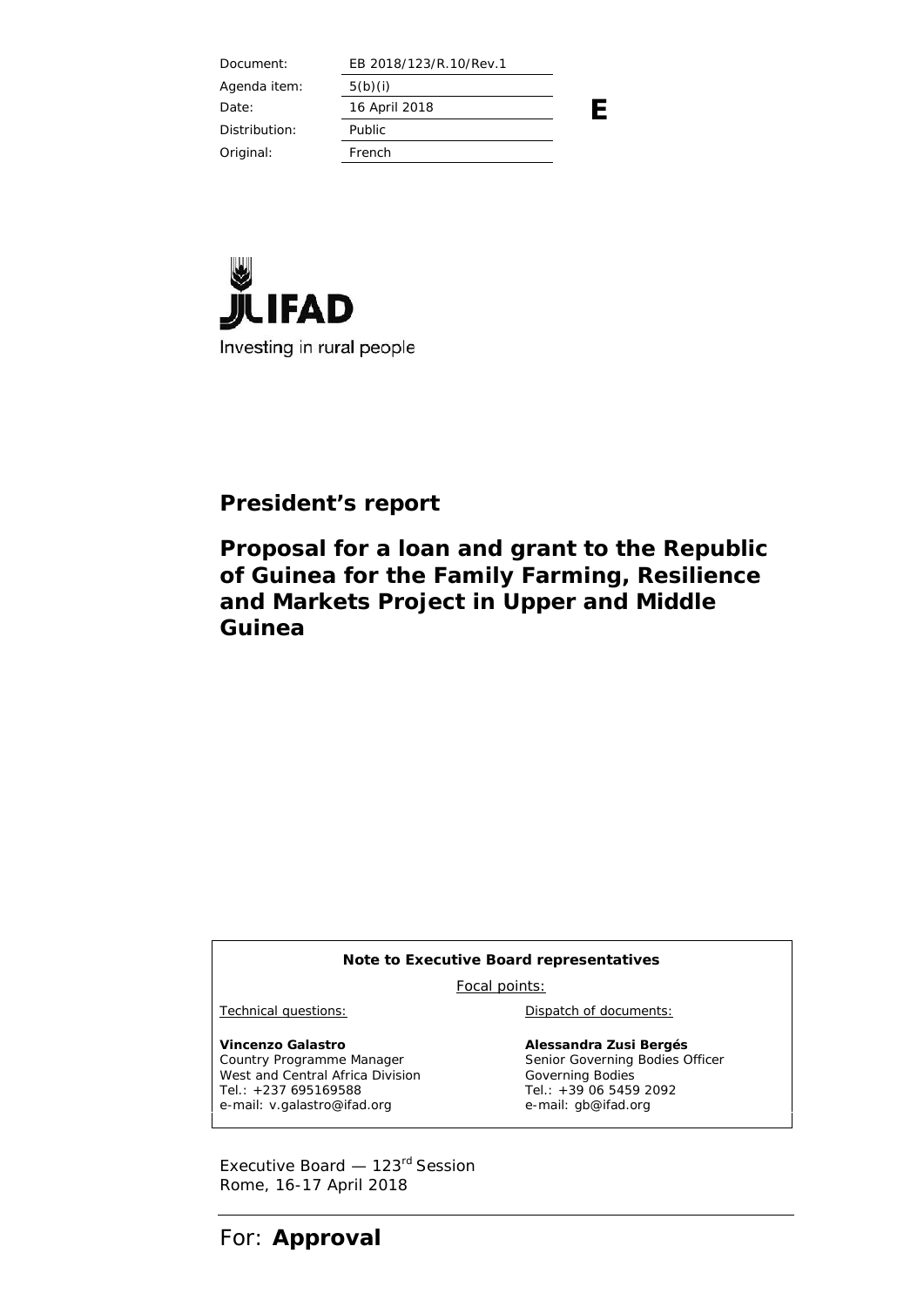# **Contents**

|                | Abbreviations and acronyms                                                                                                     | ij             |  |
|----------------|--------------------------------------------------------------------------------------------------------------------------------|----------------|--|
|                | Map of the project area                                                                                                        | iii            |  |
|                | Financing summary                                                                                                              | iv             |  |
|                | Recommendation for approval                                                                                                    | 1              |  |
| Ι.             | Strategic context and rationale                                                                                                | 1              |  |
|                | A. Country and rural development and poverty context<br>B. Rationale and alignment with government priorities and RB-<br>COSOP | 1<br>3         |  |
| $\mathbf{H}$ . | Project description                                                                                                            | 3              |  |
|                | A. Project area and target group                                                                                               | 3              |  |
|                | B. Project development objective                                                                                               | $\overline{4}$ |  |
|                | C. Components/outcomes                                                                                                         | $\overline{4}$ |  |
| 111.           | Project implementation                                                                                                         | 5              |  |
|                | A. Approach                                                                                                                    | 5              |  |
|                | B. Organizational framework<br>C. Planning, M&E, learning and knowledge management                                             | 5<br>5         |  |
|                | D. Financial management, procurement and governance                                                                            | 6              |  |
|                | E. Supervision                                                                                                                 | 6              |  |
| IV.            | Cost, financing, benefits                                                                                                      | 6              |  |
|                | A. Project cost                                                                                                                | 6              |  |
|                | B. Project financing                                                                                                           | 7              |  |
|                | C. Summary benefit and economic analysis                                                                                       | 8              |  |
|                | D. Sustainability<br>E. Risk identification and mitigation                                                                     | 8<br>8         |  |
| V.             | Corporate considerations                                                                                                       | 9              |  |
|                | A. Compliance with IFAD policies                                                                                               | 9              |  |
|                | B. Alignment and harmonization                                                                                                 | 9              |  |
|                | C. Innovations and scaling up                                                                                                  | 9              |  |
| VI.            | Legal instruments and authority                                                                                                | 9              |  |
| VII.           | Recommendation                                                                                                                 | 10             |  |
|                |                                                                                                                                |                |  |

### **Appendices**

- I. Negotiated financing agreement
- II. Logical framework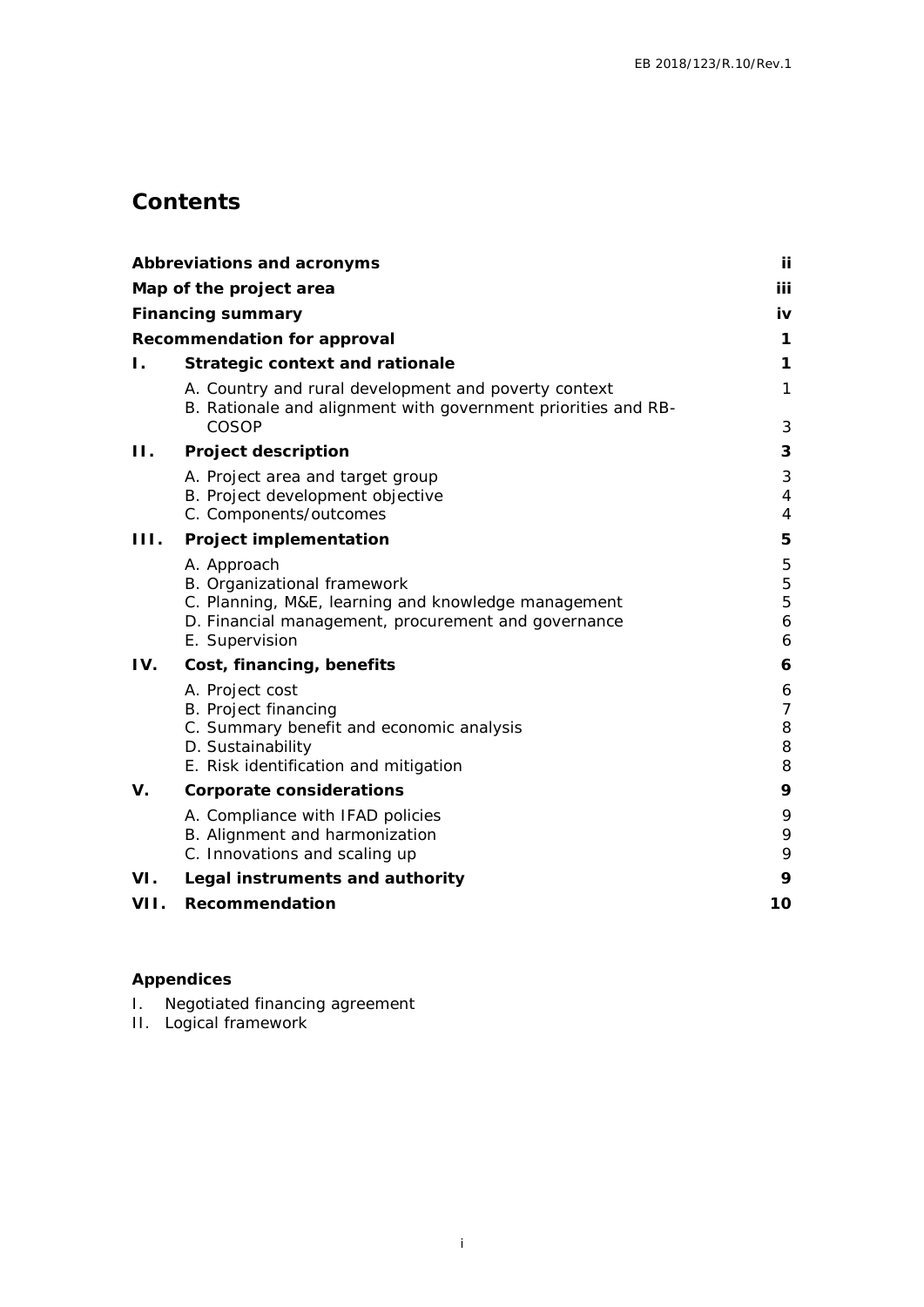# **Abbreviations and acronyms**

| AWP/B         | annual workplan and budget                                                     |
|---------------|--------------------------------------------------------------------------------|
| <b>BFFS</b>   | Belgian Fund for Food Security                                                 |
| <b>GNF</b>    | Guinean franc                                                                  |
| OFID          | OPEC Fund for International Development                                        |
| PASADEM       | Project to Support Food Security in the Region of Maradi                       |
| PBAS          | performance-based allocation system                                            |
| <b>PCMU</b>   | project coordination and management unit                                       |
| PNAAFA        | National Project to Support Value Chain Actors                                 |
| <b>PNDES</b>  | National Economic and Social Development Plan                                  |
| <b>PNDA</b>   | National Agricultural Development Policy                                       |
| PNIASAN       | National Plan for Agricultural Investment and Food and Nutritional<br>Security |
| <b>PRODAF</b> | Family Farming Development Programme                                           |
| RB-COSOP      | results-based country strategic opportunities programme                        |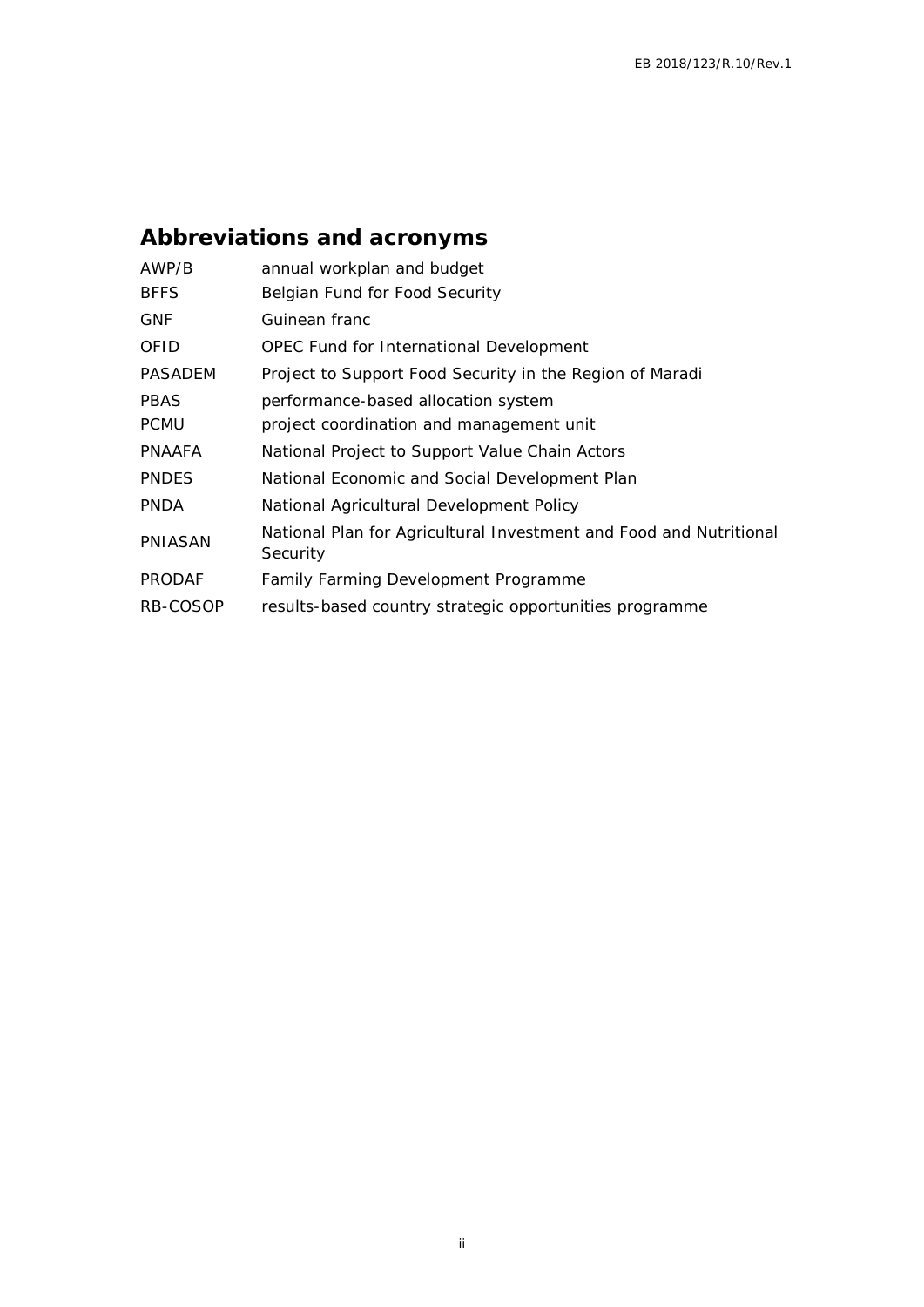# **Map of the project area**

#### **Republic of Guinea Family Farming, Resilience and Markets Project in Upper and Middle Guinea**



Les appellations figurant sur cette carte et sa représentation graphique ne constituent en aucun cas une prise de position du FIDA<br>quant au tracé des frontières ou limites, ou aux autorités de tutelle des territoires consi **FIDA** Source: FIDA | 28-08-2017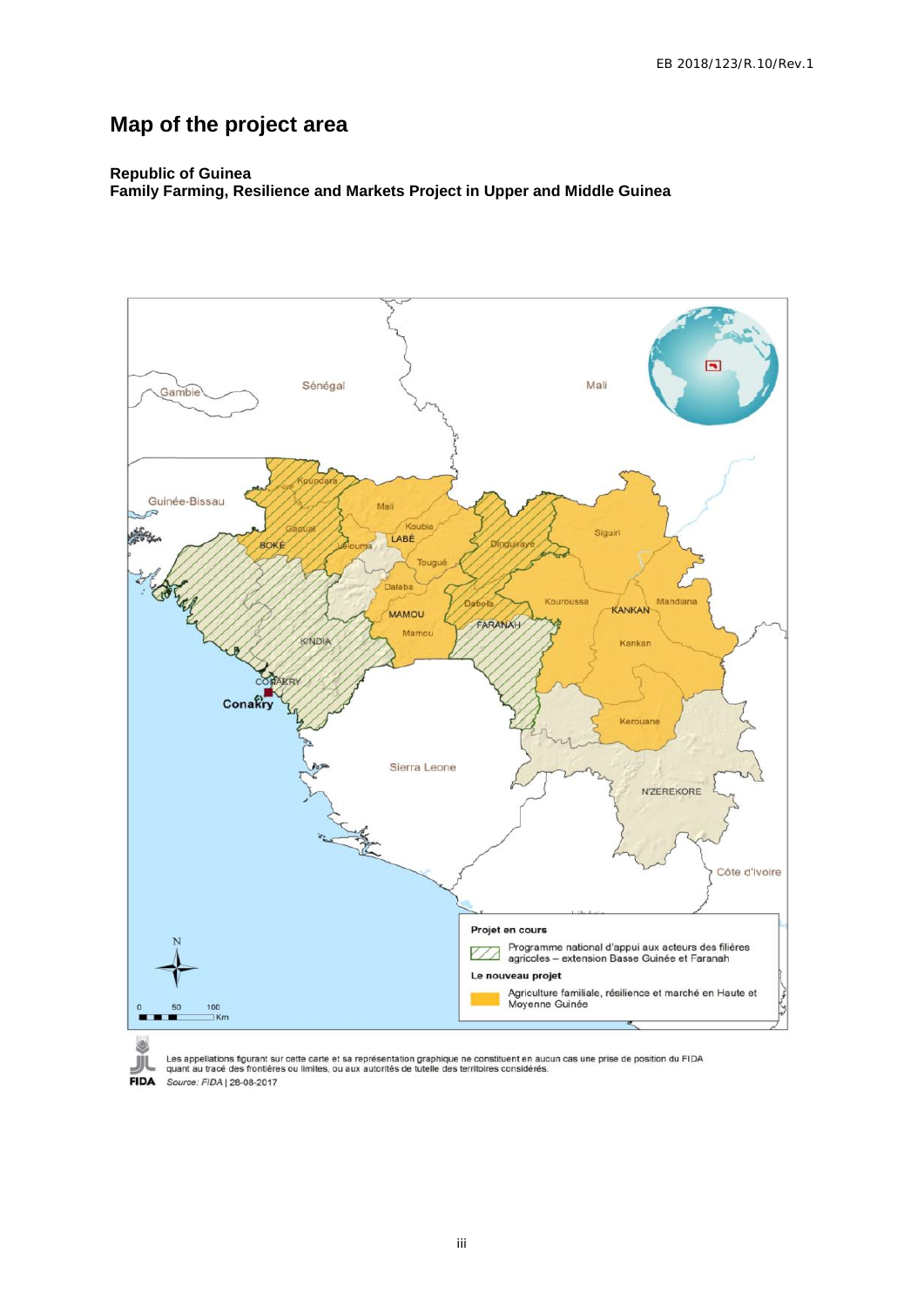# **Republic of Guinea**

# **Family Farming, Resilience and Markets Project in Upper and Middle Guinea**

# **Financing summary**

| Initiating institution:                                                                     | <b>IFAD</b>                                                                                                                                                                                        |
|---------------------------------------------------------------------------------------------|----------------------------------------------------------------------------------------------------------------------------------------------------------------------------------------------------|
| <b>Borrower/recipient:</b>                                                                  | Republic of Guinea                                                                                                                                                                                 |
| <b>Executing agency:</b>                                                                    | Ministry of Agriculture                                                                                                                                                                            |
| Total project cost:                                                                         | US\$97.1 million                                                                                                                                                                                   |
| Amount of IFAD loan (performance-<br>based allocation system [PBAS]<br>2016-2018):          | Approximately US\$15.5 million                                                                                                                                                                     |
| Amount of IFAD grant under the Debt<br><b>Sustainability Framework</b><br>(PBAS 2016-2018): | Approximately US\$15.5 million                                                                                                                                                                     |
| <b>Terms of IFAD loan</b>                                                                   | Highly concessional terms, bearing a service charge of<br>three fourths of one per cent (0.75 per cent) per annum,<br>with a maturity period of 40 years, including a grace<br>period of 10 years. |
| <b>Cofinanciers:</b>                                                                        | OPEC Fund for International Development (OFID) and<br>Belgian Fund for Food Security (BFFS) (to be<br>confirmed)                                                                                   |
| <b>Amount of cofinancing:</b>                                                               | US\$15 million and US\$5 million, respectively                                                                                                                                                     |
| <b>Contribution of borrower/recipient:</b>                                                  | US\$11 million                                                                                                                                                                                     |
| <b>Contribution of beneficiaries:</b>                                                       | US\$4.3 million                                                                                                                                                                                    |
| Financing gap:                                                                              | US\$30.9 million                                                                                                                                                                                   |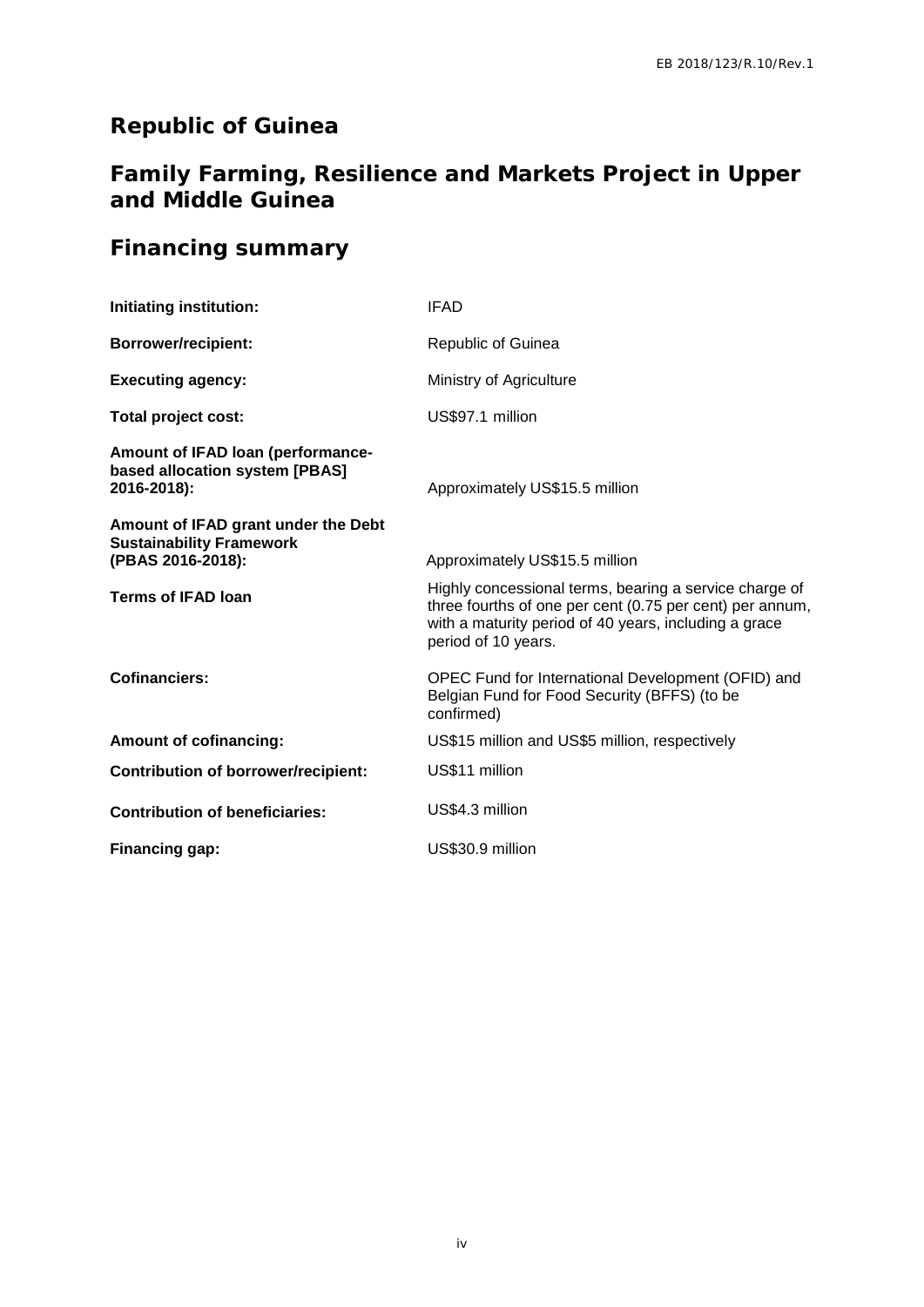## **Recommendation for approval**

The Executive Board is invited to approve the recommendation for the proposed financing for the Republic of Guinea for the Family Farming, Resilience and Markets Project in Upper and Middle Guinea, as contained in paragraph 55.

# **Proposal for a loan and grant to the Republic of Guinea for the Family Farming, Resilience and Markets Project in Upper and Middle Guinea**

**I. Strategic context and rationale**

### **A. Country and rural development and poverty context**

- 1. **Overview of the Guinean economy.** Guinea, classified among the least developed low-income countries, $1$  was hard hit by the Ebola crisis of February 2014 to June 2016.<sup>2</sup> Growth did not resume until 2016, driven by the mining industry and the public policies adopted to promote it. Mining is the country's economic powerhouse, accounting for up to 90 per cent of exports. However, the sector provides few jobs, employing less than 2.5 per cent of the active population, and carries significant socio-environmental risks.
- 2. **Public policies.** Against this post-crisis backdrop, Guinea has undertaken to update its public policies. The Guinea Vision 2040, adopted in April 2017, sets forth guidelines for the country's development, together with the National Economic and Social Development Plan (PNDES) 2016-2020<sup>3</sup> and the National Agricultural Development Policy (PNDA).<sup>4</sup> For the agriculture sector, an increase of 50 per cent of the sector's contribution to the economy is projected.<sup>5</sup> The Government has undertaken to allocate 12.5 per cent of its budget to agriculture, compared to the 7.3 per cent allocated currently.
- hard hit by the Ebola crisis of February 2014<br>hard hit by the Ebola crisis of February 2014<br>until 2016, of viewn by the mining industry<br>unter it. Mining is the country's economic<br>order to diver by the mining industry<br> $2.5$ 3. **Poverty, food security and nutrition.** Guinea is one of the world's poorest countries, with a Human Development Index (HDI) ranking of 179 of 187 countries. The Light Poverty Evaluation Survey (ELEP, 2012) indicates that more than 50 per cent of the population live below the poverty line.<sup>6</sup> The incidence of poverty in rural areas is 64.7 per cent, compared to 35.4 per cent in urban areas. About 60 per cent of the population live in rural areas, which are home to 80 per cent of the country's poor people. The Upper Guinea and Middle Guinea regions are the most affected by poverty, with rates of 67.5 per cent and 55.4 per cent, respectively.<sup>7</sup> Food insecurity affects 17.6 per cent of the population. Guinea ranks  $97<sup>th</sup>$  of 113 countries on the food security index, with food availability in 101 $<sup>st</sup>$ </sup> place and produce quality in 106<sup>th</sup> place.
- 4. **Agricultural potential and urbanization.** Guinea has significant undeveloped agricultural potential. Soil and weather conditions are highly favourable to agriculture and just 25 per cent of potential arable land is being cultivated. Nevertheless, yields are low at 1.25 t/ha for cereals compared to an average of

<sup>1</sup> Guinea posted GDP per capita of US\$490 in 2016 versus an average of US\$950 for the least developed countries and an average of US\$1,504 for countries in sub-Saharan Africa, calculated by the Atlas method (World Bank, 2017).<br>
<sup>2</sup> End of the epidemic as declared by the World Health Organization (WHO)<br>
<sup>3</sup> The PNDES was presented by

 $^4$  Draft as of 02/08/17.<br><sup>5</sup> With a 5 per cent increase in agricultural trade, of which 75 per cent to countries in the region; a 50 per cent increase in agricultural infrastructure; base of 75 per cent marketed.<br>
<sup>6</sup> Source: MP/INS/ELEP-2012.<br>
<sup>7</sup> Poverty Reduction Strategy, 2007.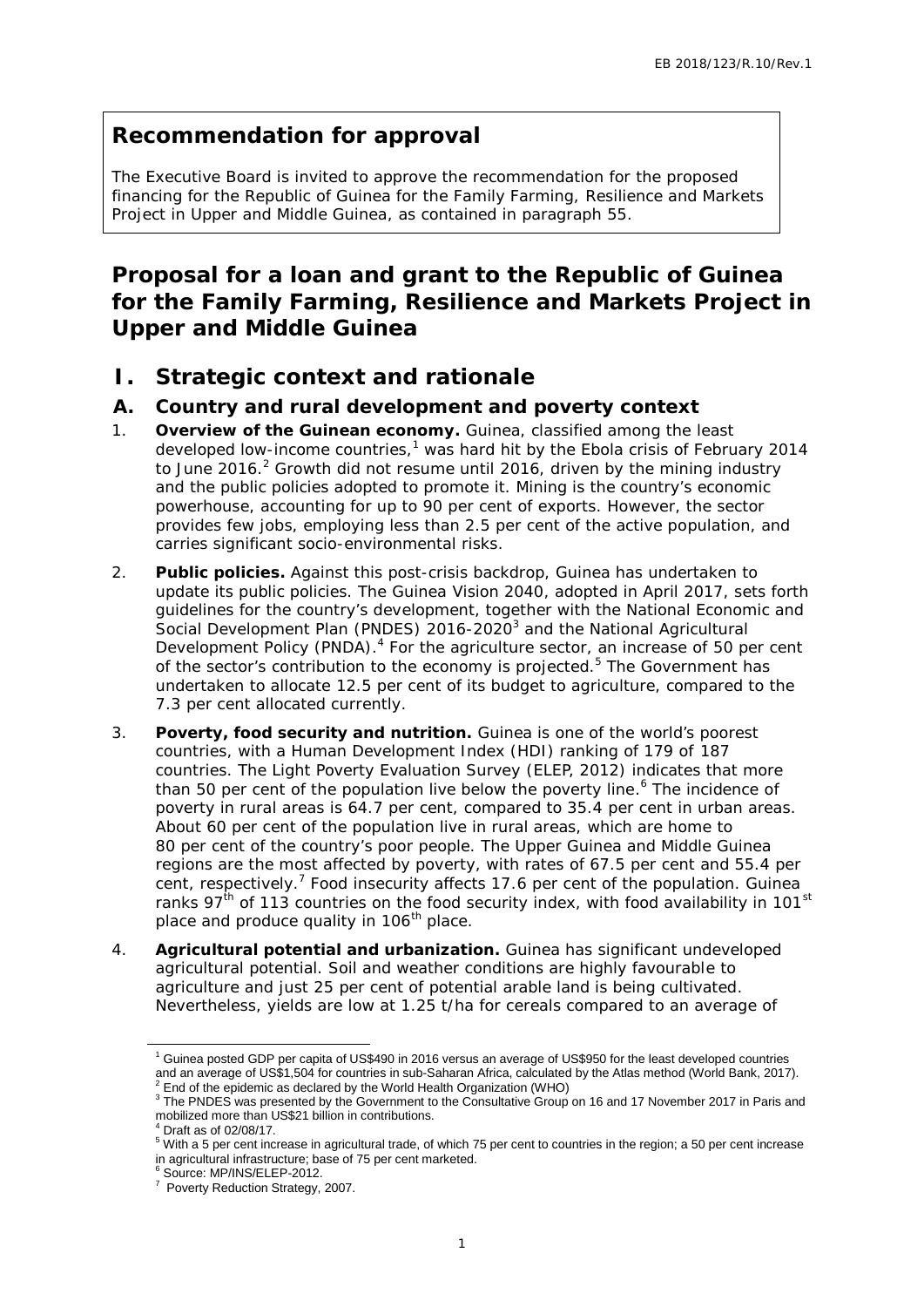1.45 t/ha in West Africa overall. Guinean agriculture consists mainly of family farming focusing on food crops, mainly cereals (rice and maize), tubers and palm oil. Rice is the primary crop at about two million tons of paddy in 2014/2015. The agriculture sector posted annual growth of 5 per cent for the period 2011-2013 and accounts for 20 per cent of GDP. Growing demand for food is sustained by demographic growth (2.5 per cent in 2016) and urbanization (38 per cent of the population in 2016 versus 33 per cent in 2006).

- 5. **Agricultural markets and processing**. Marketing of agricultural produce rarely takes place in adequate areas, in particular owing to a lack of collection and processing infrastructure. Steep post-harvest losses and high transaction costs as a result of transportation issues have an adverse impact on farmgate prices. Inadequate storage capacity together with the production deficit and immediate financing needs of producers often oblige them to sell their produce at harvest time when prices are lowest, a disincentive to increasing production volumes the following season. Accordingly, traded volumes, particularly for food crops, are insufficient to meet growing demand. Rice imports are high at 20 per cent of consumption in 2014, although Guinean consumers prefer local parboiled rice, opening up an opportunity for Guinean rice.
- 6. **Nutritional status.** Nearly one third of Guinean children under five years of age suffer from chronic malnutrition (World Health Organization, 2015), with a stunting rate at birth of 9 per cent (demographic and health survey 2013). One of the major factors underlying these high rates is the lack of variety in diet. A poorly diversified diet also leads to inadequate nutritional levels among mothers and children.<sup>8</sup> Poor diversity in household dietary choices is attributable to deficiencies in the following areas: (i) natural resource use and availability of foods such as vegetables, fruit, legumes and animal protein, particularly during the lean period; (ii) conservation and processing of perishable products, forcing households to sell fresh produce; (iii) insufficient income to diversify diets and difficult physical access to markets that are in turn isolated and undersupplied; (iv) knowledge around meal preparation, consumption habits, distribution of meals within households and gender issues; and (v) practices in feeding and caring for children under five, including a complete lack of nutritional supplements.
- is detailed to the matrimonion of five years of a generation of the Belli Dreparkation. 2015), with a stunting Health Organization. 2015) with a stunting c and helalth survey 2013). One of the major diversified lal levels 7. **IFAD country programme**. IFAD has invested some US\$200 million in 13 projects since it began operations in Guinea in 1980. The only project under way, the National Project to Support Value Chain Actors (PNAAFA, Lower Guinea and Faranah expansion), with total financing of US\$23 million, will conclude on 31 December 2019.<sup>9</sup> The most recent results-based country strategic opportunities programme (RB-COSOP) concluded on 31 December 2014; renewal was delayed by the Ebola health crisis. In early 2017, the Government and IFAD agreed on a country strategy note (CSN) covering the period  $2017/2018^{10}$  to align with the schedule for the revision of national public policies. Within this framework, the Guinean Government requested assistance from IFAD to finance a new investment programme in the agriculture sector with an estimated value of US\$100 million, in support of family farming and the implementation of national policies and strategies under the National Plan for Agricultural Investment and Food and Nutritional Security (PNIASAN), which includes the PNDES.<sup>11</sup> In response to this request, IFAD worked with the Government to formulate the new Family Farming, Resilience and Markets Project in Upper and Middle Guinea (AgriFARM). A new country strategy is planned for 2019.

<sup>&</sup>lt;sup>8</sup> Just 7 per cent of children under two years of age are receiving a minimum acceptable diet, according to the

Standardized Monitoring and Assessment of Relief and Transitions (SMART) survey done in 2012.<br><sup>9</sup> In addition, IFAD received a supplementary grant of 750,000 euros from the Italian Cooperation to in project to support proc In addition, IFAD received a supplementary grant of 750,000 euros from the Italian Cooperation to implement the

<sup>&</sup>lt;sup>10</sup> Specific objectives: see section D.<br><sup>11</sup> Request for financing from the Republic of Guinea to IFAD N°1188/MPCI/SG/CAB/DNIP/17 dated 13 June 2017.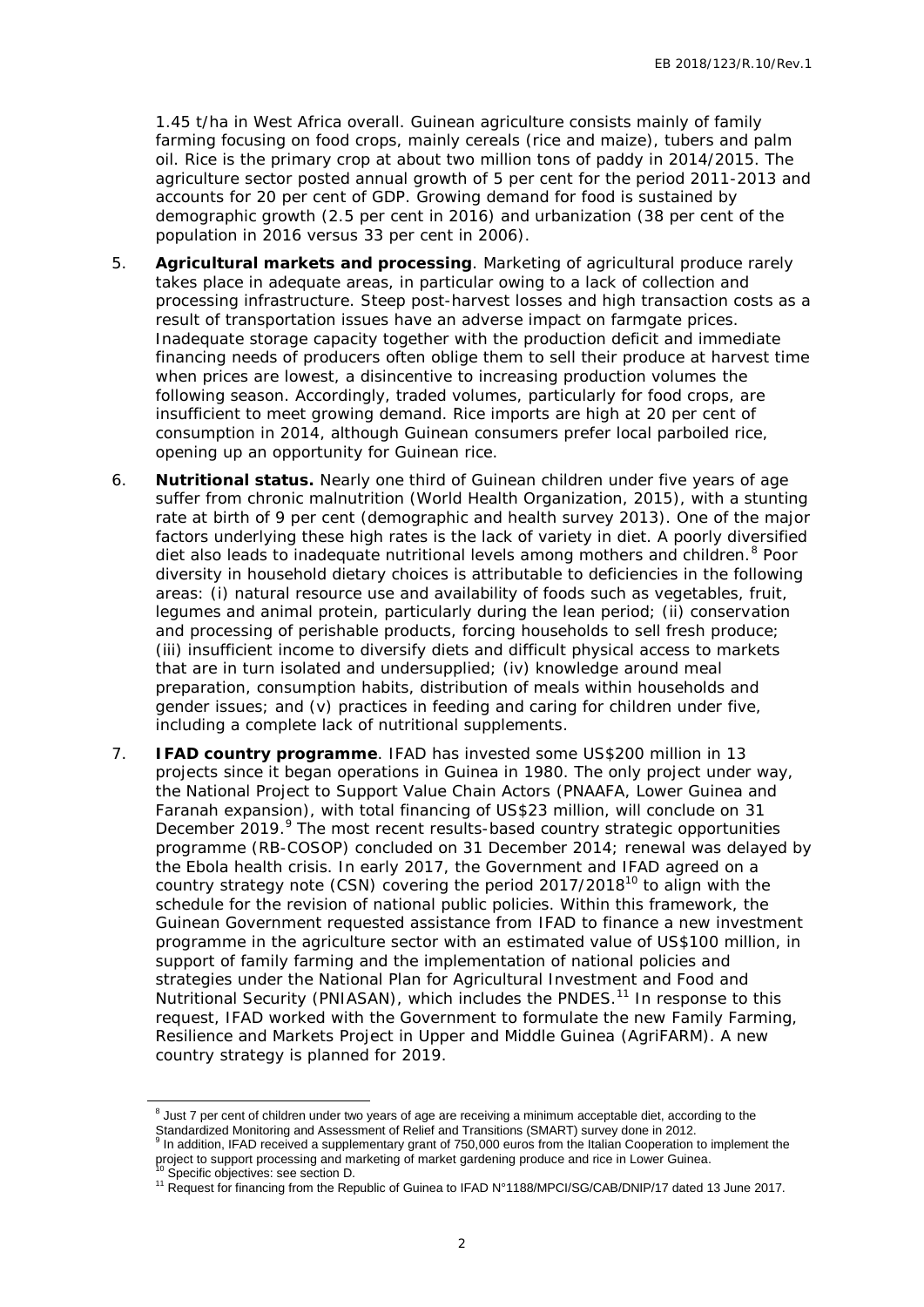### **B. Rationale and alignment with government priorities and RB- COSOP**

- 8. **Intervention logic.** The project is intended to improve the contribution made by family farming to inclusive national economic development while ensuring food security and improving household living conditions and resilience to climate change. This approach is based on the following three principles: (i) improving food security and nutritional status, taking into account considerations of food availability, access and use and applying sustainable methods; (ii) taking a systemic approach to match the increase in demand for agricultural products with an increase in supply; and (iii) ensuring territorial continuity of interventions within territorial units of economic development.
- 9. **An approach that ensures food security and improves nutritional status.** In seeking to intervene on the four pillars of food security – food availability, access, use and stability – the project will adopt a combined approach to improve both the productivity of family farming and the nutritional status of households. The project will contribute to lowering the rate of chronic malnutrition among children under five by promoting a reduction in nutritional deficiencies and stunting among mothers and children.
- onal deficiencies and stunting among<br>
2. With rising urbanization and development<br>
icultural products outside production areas<br>
test and quasi-wholeslae markets, as well as<br>
producted by family farming for<br>
produced by fam 10. **A demand-driven market approach.** With rising urbanization and development of the mining industry, demand for agricultural products outside production areas is increasing in terms of both volume and diversity. By improving economic infrastructure – tracks, collection markets and quasi-wholesale markets, as well as social and technological capital<sup>12</sup> - the project aims to lower transaction costs to increase the volume of trade in cereals produced by family farming for consumption centres in towns and mining areas. The presence of producers' organizations is an asset and ensures the collective use of resources and a broad base of consultation and dissemination of information.
- 11. AgriFARM will contribute to achieving the Sustainable Development Goals set by the United Nations, contributing directly to goals 1: End poverty in all its forms everywhere; and 2: End hunger, achieve food security and improved nutrition and promote sustainable agriculture. The impact of investments made under the programme will also contribute to goals  $8^{13}$  and 13. $^{14}$  The project is aligned with the country's development objectives and strategies, including PNDES, PNDA and PNIASAN.
- 12. In addition, AgriFARM contributes to the three objectives set in the CSN for Guinea: (i) production by family farmers is sustainably increased; (ii) producers benefit from more equitable market conditions; and (iii) farmers' organizations and microfinance institutions providing services to farmers are professionalized and able to respond to the demands and needs of their members.

### **II. Project description**

- **A. Project area and target group**
- 13. The project targets the following 15 prefectures in the Upper and Middle Guinea regions: Dabola, Dalaba, Dinguiraye, Gaoual, Kankan, Kerouane, Koundara, Koubia, Kouroussa, Lélouma, Mali, Mamou, Mandiana Siguiri and Tougué. They have been selected on the basis of the following criteria: (i) poverty index; (ii) potential for cereal (rice and maize) production and commercial outlets; and (iii) the presence of economically structured actors such as professional agricultural associations and private sector organizations.

 $^{12}$  Microfinance, technology packages with the use of mobile telephones and pricing information, etc.  $^{13}$  Promote sustained, equitable and sustainable economic growth, full and productive employment and decent work for all.<br><sup>14</sup> Take urgent action to combat climate change and its impacts.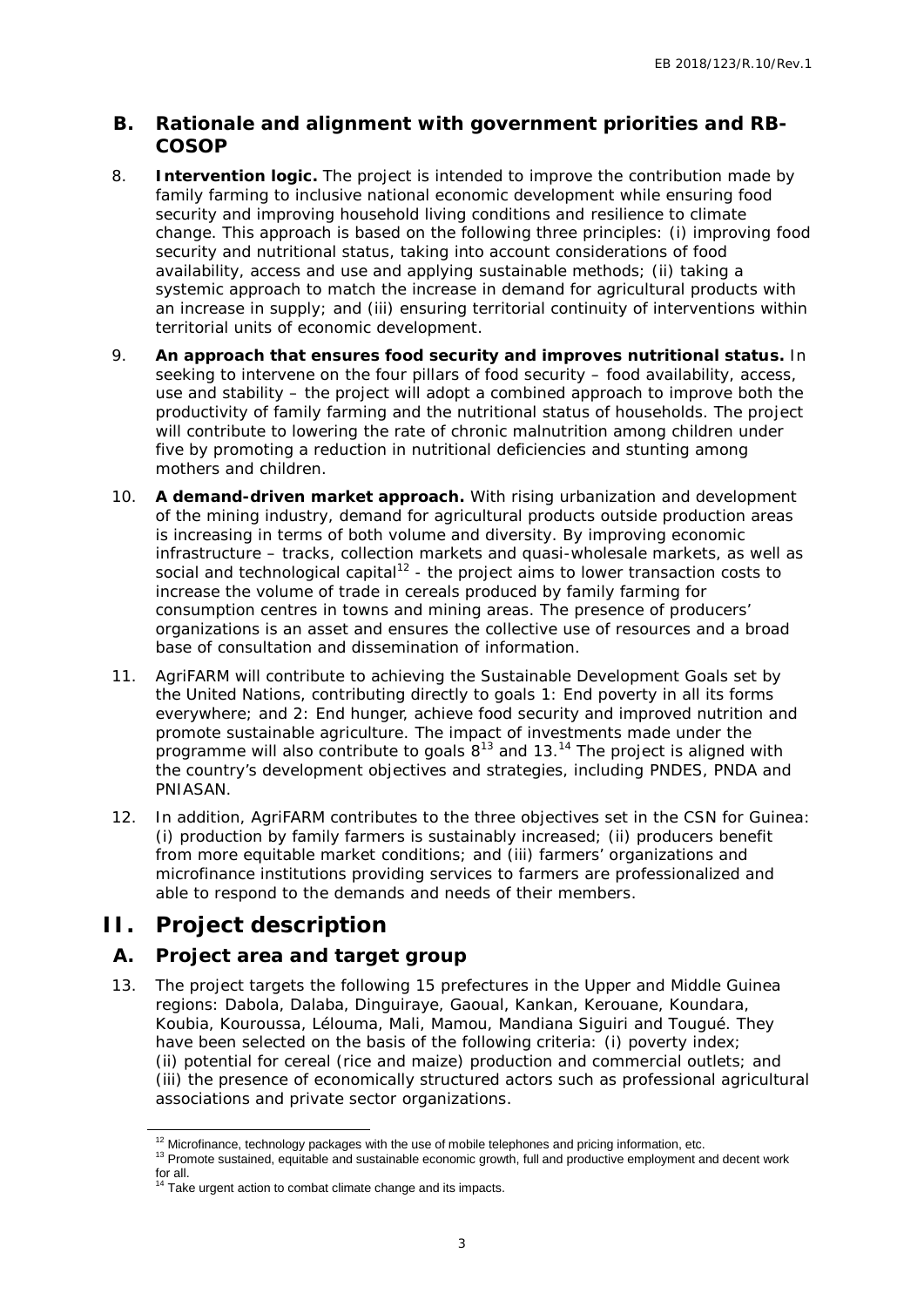- 14. The project targets 65,000 households engaged in family farming, or some 455,000 people living in the 15 prefectures. Vulnerable and extremely vulnerable households will comprise 15 per cent of those targeted by the project, characterized by: (i) farming of small plots of land (0.3 ha to 1.5 ha) with low fertility and/or difficult access using poorly diversified extensive cropping systems; and (ii) self-consumption of 70 per cent or more of production.
- 15. Within this group, the project will prioritize women and young people, contributing to increased opportunities for employment and income in: (i) agricultural production, particularly of food, by enhancing its appeal and providing start-up support and appropriate advisory assistance; and (ii) production-related activities. Women and young people will be targeted either by setting quotas or with specific economic empowerment actions in the form of entrepreneurship support, particularly in areas surrounding the markets where they are very active.
- **B. Project development objective**
- 16. The development objective is to sustainably increase the incomes of 65,000 family farms, build their resilience to external shocks including climate change, and improve their nutritional status and their access to local, urban and regional markets in the 15 targeted prefectures in the Upper and Middle Guinea regions. The project will prioritize young people and women by setting quotas on direct beneficiaries for each project activity of a minimum of 40 per cent young people (under 35 years of age) and 30 per cent women.
- 17. The desired impact translates into two outcomes:
	- Outcome 1: Family farmers, including women and young people, sustainably increase their production and capacities for adaptation to external shocks, including climate shocks (80 per cent of households report an increase in production and adoption of ecologically viable and climate change resilient technologies and practices).
	- Outcome 2: Farmers improve marketing of their production surpluses (30 per cent increase in volumes sold, and 65,000 people report an improvement in their physical access to markets and to processing and storage facilities).
- **C. Components/outcomes**
- shocks including cultrate crange, and<br>air access to local, urban and reglonal<br>air access to local, urban and reglonal<br>and women by setting quotas on direct<br>f a minimum of 40 per cent young people<br>by twomen.<br>dimp women and 18. **Component 1: Strengthening family farming and building resilience to climate change** AgriFARM is structured into two complementary components. The first has four subcomponents focusing on family farming activities through sustainable sub-watershed management; structural upgrades to water management in production areas and improvements in agricultural productivity; strengthening of rural grass-roots organizations and associations; and improvements in nutritional status.
- 19. Under component 1, plans call for: (i) management of 37,000 ha of sub watersheds; (ii) management of 6,000 ha of lowlands and tidal flats; (iii) training for 30,000 farmers in improved and resilient cropping techniques; (v) support for 50 producers' organizations to strengthen the market services provided to their members; (vi) support for 25 water users' associations in lowlands and sub watersheds managed; and (vii) improvements in the nutritional status of 65,000 households, 10,000 of which will receive farm production kits.
- 20. **Component 2: Access to markets**. This component comprises three subcomponents, with activities to provide sales outlets for production surpluses by (i) building or restoring quasi-wholesale markets, collection markets and rural tracks; (ii) by setting up management arrangements for this economic infrastructure to make them permanent; and (iii) by supporting financing for agricultural and rural entrepreneurship.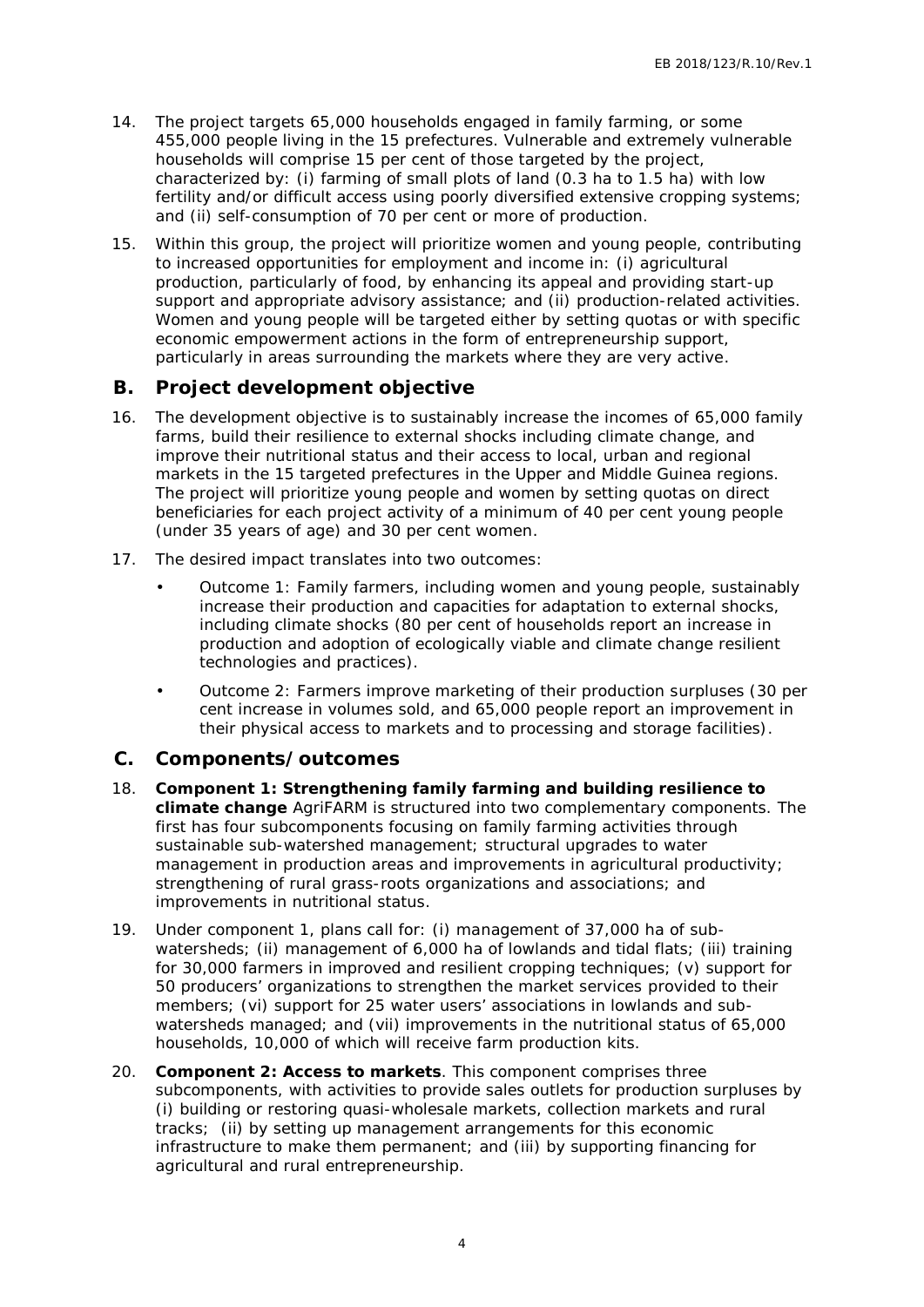- 21. **Component 3: Programme management and coordination, monitoring and evaluation (M&E) and knowledge management.**
- 22. Component 2 calls for: (i) rehabilitating 600 km of rural tracks and stretches of unpaved national roads; (ii) constructing 21 collection or quasi-wholesale markets; (iii) installation of 46 management and maintenance structures for markets and rural tracks; (iv) setting up 21 public-private partnerships for sustainable market management; and (v) providing technical and financial support for 2,000 rural enterprises, including 700 integrated with subsectors with high nutritional value.

## **III. Project implementation**

### **A. Approach**

ene, encourse to the state of the state of the state of the predict and incomes for<br>anent sales outlets and incomes for<br>anent sales, (iii) territorial continuity of<br>arbeds, production areas, rural tracks and<br>property uthor 23. The project approach concentrates interventions within territorial economic development units created according to agro-ecological and socio-economic criteria. The interventions will relate to: (i) production levels for irrigated and rainfed crops in upgraded areas, to ensure the availability and proper use of foods in households and generate marketable surpluses; (ii) physical markets for agricultural produce that provide permanent sales outlets and incomes for producers, to make food accessible on a regular basis; (iii) territorial continuity of intervention areas between sub-watersheds, production areas, rural tracks and physical markets; (iv) involving local authorities to ensure that works are properly used and maintained; (v) organizing economic actors that take part in production and market access; (vi) support for dynamic small and medium-sized enterprises; and (vii) developing synergies and complementarities with other technical and financial partners operating in the area.

### **B. Organizational framework**

- 24. The Ministry of Agriculture will provide project oversight. The joint project steering committee for IFAD-cofinanced projects – AgriFARM and PNAAFA-BGF – will have no more than 15 members in accordance with government recommendations.
- 25. Project coordination and management will be entrusted to a project coordination and management unit (PCMU) with autonomy for programming, budgeting and financial management, reporting to the Ministry of Agriculture. The PCMU will be based in Mamou, with two branches in Labé and Kankan.
- 26. Implementation will be outsourced, with strengthening for specialized agencies and deconcentrated technical services of the Ministry of Agriculture and partners, within the framework of results-based management agreements. International technical assistance will be made available in key intervention sectors during the first few years of implementation.
- **C. Planning, M&E, learning and knowledge management**
- 27. **Planning.** The PCMU will centralize annual workplans and budgets (AWP/Bs) prepared by the technical partners. It will be responsible for organizing and providing secretariat services for steering committee meetings. AWP/Bs will be validated by the steering committee and subject to prior approval by IFAD.
- 28. **M&E.** The M&E system will be based on the logical framework, results management framework and AWP/Bs. Data collection and entry will be done at the national level by the PCMU and implementing agencies and partners.
- 29. A midterm review will be held at the beginning of year three to assess project progress and impact, and to recommend the use of the second allocation under the 2019-2021 cycle of the performance-based allocation system (PBAS) if applicable, to fund the second phase of the project. An evaluation will be done by the Guinean Government at the end of the project and will serve as a basis for the project completion report.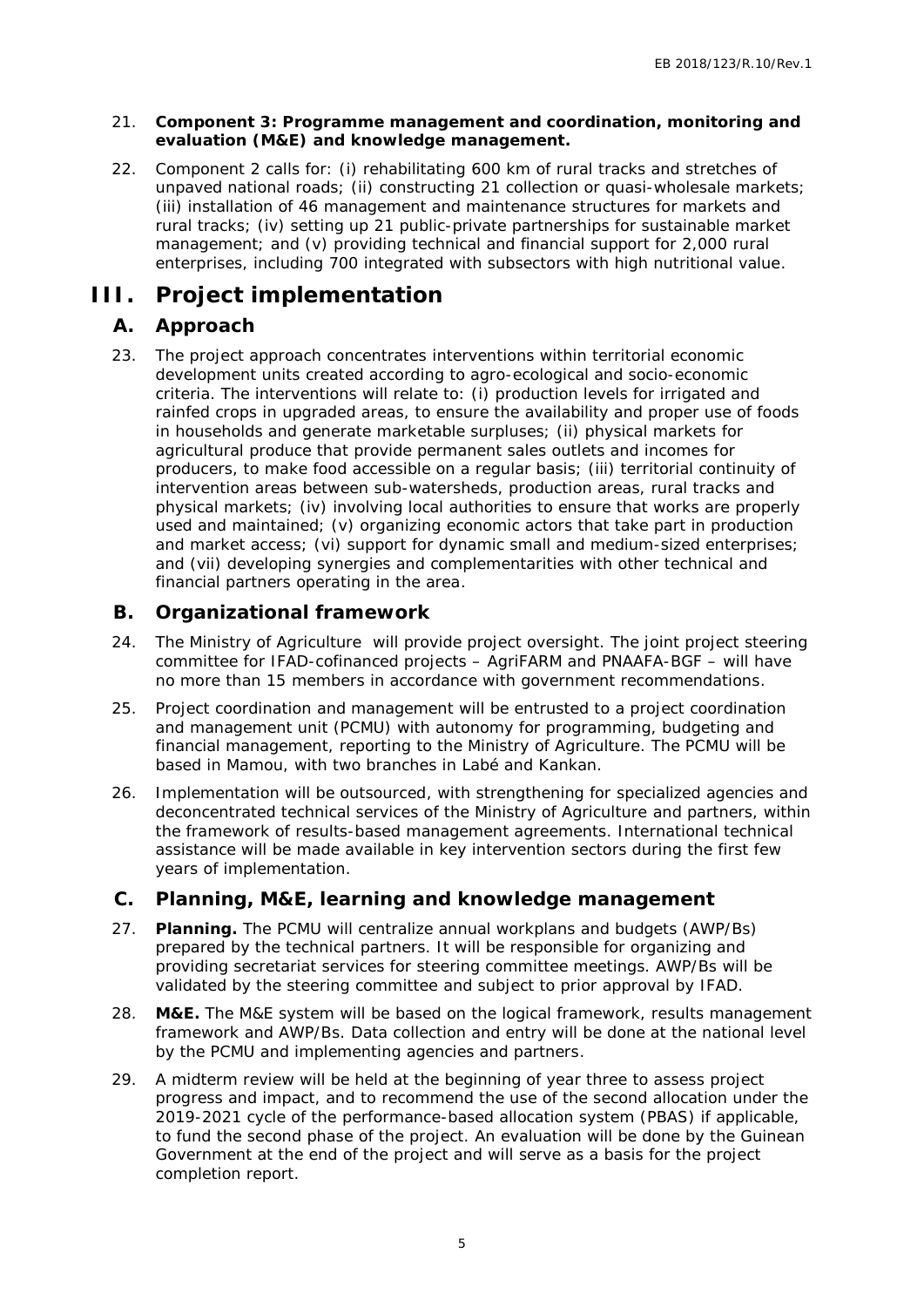- 30. **Learning and knowledge management.** Knowledge management objectives include: (i) supporting staff taking part in implementing project activities to enable them to systematically document knowledge accumulated in the course of implementation; (ii) organizing knowledge capitalization meetings with partners; and (iii) systematically archiving documents produced by the project partners.
- **D. Financial management, procurement and governance**
- 31. **Financial management.** An evaluation of the proposed financial management system was done during project design. The project risk is considered moderate. To facilitate project implementation, the Government will provide the PCMU with administrative and financial autonomy. The project funds will be managed in accordance with the provisions of the financing agreements. The administrative and financial management procedures will be set forth in the letter to the borrower and in the project manual of administrative, accounting, financial and internal control procedures.
- 32. **Flow of funds**: The project will have the following bank accounts: a United States dollar-denominated account and an operating account in Guinean francs for the PCMU, set up in Mamou, as well as an operating account in Guinean francs for each of the branches located in Labé and Kankan. These accounts will be opened at a commercial bank. Two signatures will be required for all transactions on these accounts.
- 33. The PCMU will prepare quarterly financial and accounting reports for transmission to the Government and IFAD, in addition to financial statements on the project operations for submission to an annual external audit.
- 34. The administrative, financial and accounting procedures manual will take into account programme specificities such as multiple financing sources and the number of intervention regions. The applicable accounting procedures will be those already in place for programmes and projects in the IFAD portfolio.
- 35. Following IFAD guidelines, an external audit of the financial statements will be done once a year. The audit will be performed in accordance with international auditing standards and the relevant IFAD guidelines. The audited financial statements will be published on the official IFAD website.
- 36. **Procurement.** To perform procurement operations, a procurement officer will be assigned to the PCMU, reporting directly to the coordinator. The procurement officer will be responsible for carrying out all contracts in connection with planned project investments.
- **E. Supervision**
- 37. AgriFARM will be directly supervised by IFAD jointly with the Government of Guinea. Supervision missions will pay special attention to monitoring the implementation of qualitative and quantitative plans, the achievement of results, outcomes and impact, and the effectiveness of institutional and technical gains to be consolidated and scaled up.

## **IV. Cost, financing, benefits**

### **A. Project cost**

eraining account in Guineari riratios for energy account in Guineari and the operating account in Guinean francs for each shakan. These accounts will be opered at a<br>tight and account in Guinearity of the opered at a<br>tight 38. The total cost of the project over a period of six years, including provisions for technical contingencies and price escalation, is GNF 1,055.6 billion, equivalent to US\$97.1 million. Base cost is GNF 795.8 billion, or US\$88.4 million. Provisions included for technical and financial contingencies are GNF 23.7 billion (US\$2.6 million) and GNF 236.1 million (US\$6.0 million). Taxes, for a total of GNF 119.9 billion (US\$11.0 million) are included.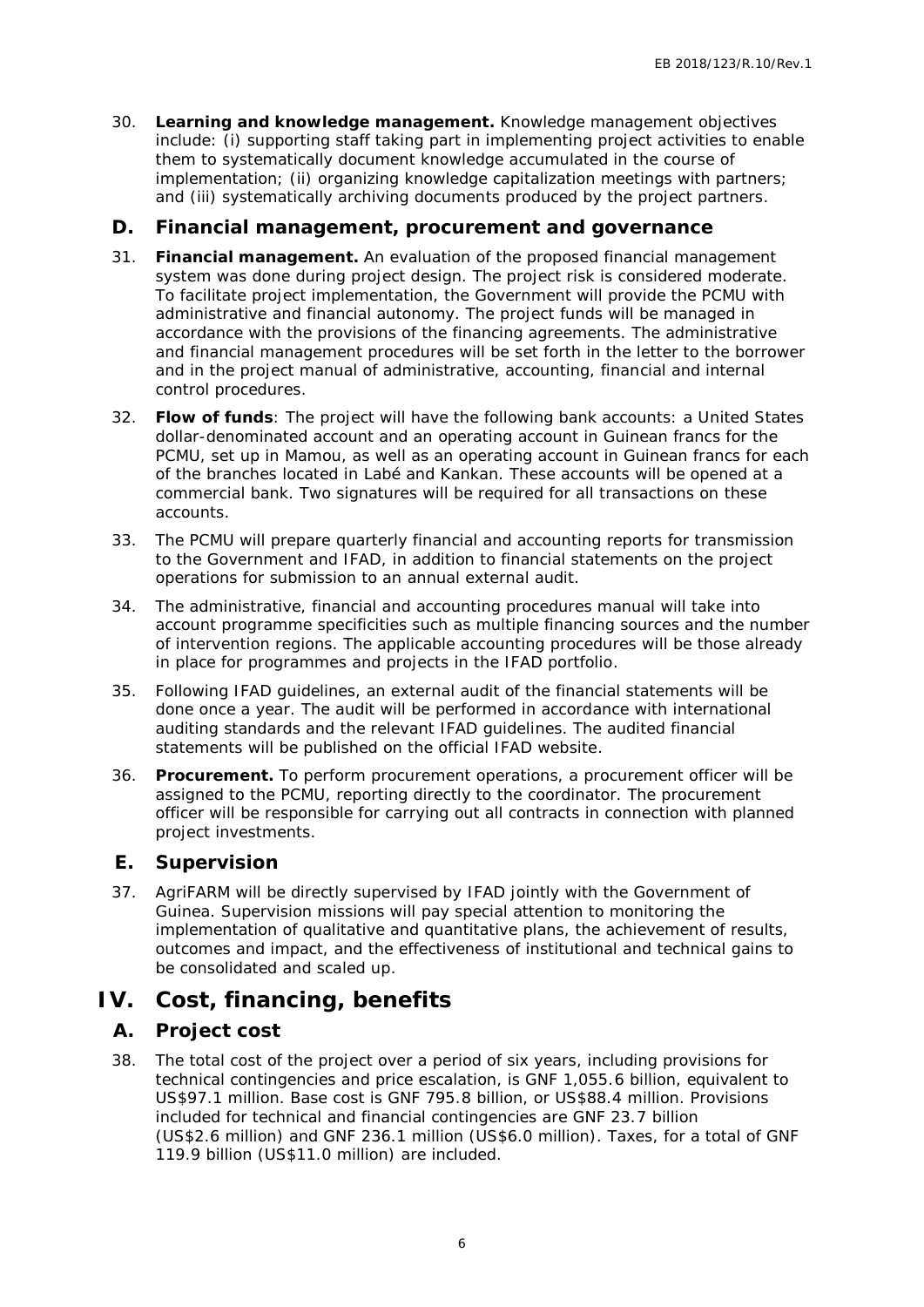39. Base cost by component is as follows: (1) Strengthening family farming and building resilience to climate change: GNF 392.9 billion (US\$43.7 million), or 49 per cent of total base cost; and (2) Access to markets: GNF 324.1 billion (US\$36.0 million), or 41 per cent of total base cost. Programme coordination and strengthening of actors are estimated at GNF 78.7 billion (US\$8.7 million), or 10 per cent of total base cost. The table below breaks down the project cost by component and subcomponent.

| Table 1                    |  |  |
|----------------------------|--|--|
| Dealast sast bus saussa af |  |  |

#### **Project cost by source of financing and component**

(Thousands of United States dollars)

| Amount<br>%<br>%<br>Amount<br>Amount<br>%<br>Amount<br>%<br>Amount<br>%<br>Amount<br>Amount<br>%<br>Amount<br>%<br>$\frac{9}{6}$<br>Component<br>1. Strengthening family farming and<br>building resilience to climate<br>change<br>1.1 Climate-resilient production<br>16 984<br>25<br>19<br>40.5<br>9644<br>7 3 3 9<br>43<br>5 3 8 9<br>13.7<br>39 357<br>upgrades<br>1.2 Improving agricultural productivity<br>18<br>884<br>31<br>1 3 8 5<br>49<br>43<br>1.5<br>2814<br>2.9<br>501<br>1.3 Support for producers' groups and<br>550<br>20<br>789<br>29<br>1 3 3 9<br>49<br>81<br>2.9<br>2759<br>2.8<br>grass-roots associations<br>32<br>1493<br>50<br>1.4 Improving nutritional security<br>531<br>18<br>963<br>2986<br>3.1<br>23<br>21<br>44<br>11 226<br>9975<br>21 202<br>5 5 13 11.5<br>47916<br>49.5<br>Subtotal<br>2. Access to markets<br>2.1 Rehabilitating economic<br>1584<br>5<br>1664<br>3 2 4 8<br>50.2<br>10.1<br>5 3 5 4<br>17.9<br>30.8<br>6<br>11<br>15 000<br>3021<br>29 872<br>infrastructure for market access<br>2.2 Infrastructure management and<br>817<br>25<br>38<br>13<br>538<br>20.6<br>2.2<br>279<br>437<br>54<br>2.5<br>2 1 2 5<br>maintenance<br>2.3 Financing agricultural and rural<br>12<br>1 376<br>18<br>453<br>6<br>923<br>803<br>10.3<br>4 2 6 2<br>54.5<br>7817<br>8.1<br>$\overline{\phantom{a}}$<br>micro-entrepreneurship<br>Subtotal<br>2316<br>6<br>3 1 2 5<br>5441<br>14<br>15 000<br>37.7<br>4 2 6 1<br>10.7<br>5408<br>13.6<br>4 2 6 2<br>10.7<br>39 814<br>41.0<br>8<br>3. Programme coordination and<br>strengthening of actors<br>3.1 Project coordination and<br>25<br>3 3 0 0<br>7 2 5 2<br>7.5<br>21<br>1790<br>571<br>7.9<br>81<br>1 5 1 0<br>46<br>1.1<br>management unit (PCMU)<br>3.2 M&E and knowledge management<br>232<br>16<br>404<br>28<br>635<br>1439<br>1.5<br>44<br>169<br>11.7<br>3.3 Strengthening of institutional<br>166<br>25<br>156<br>24<br>322<br>49<br>10 <sup>°</sup><br>654<br>1.5<br>0.7<br>actors<br>Subtotal<br>25<br>46<br>91<br>1 908<br>20<br>2 3 5 0<br>4 2 5 8<br>739<br>7.9<br>1.0<br>9 3 4 5<br>9.6<br>Project cost<br>15 450<br>16<br>15 450<br>16<br>30 900<br>32<br>15 000<br>15.5<br>5 000<br>5.2<br>11 012 11.3<br>4 2 6 2<br>4.4<br>97 075<br>100<br>Β.<br>Project financing<br>The financing plan is based on the 2016-2018 PBAS allocation in the amount of<br>40.<br>US\$30.9 million, or 31.8 per cent of total cost; a loan from OFID for US\$15 million,<br>or 15.5 per cent of total cost; a BFFS grant for US\$5 million (4.2 million euros), or<br>5.2 per cent of total cost; a contribution from the Guinean Government of<br>US\$11.0 million in the form of tax exemptions, or 11.3 per cent of total cost,<br>applied to three categories of expenditure $-$ (i) rural engineering and works;<br>(ii) equipment and supplies; and (iii) vehicles – and a contribution from<br>beneficiaries of US\$4.3 million, or 4.4 per cent of total cost. The financing gap of<br>US\$30.9 million, or 31.8 per cent of total cost, could be covered under subsequent<br>PBAS cycles – on financing terms to be determined and subject to internal<br>procedures and Executive Board approval - or with cofinancing identified during<br>implementation. The table below presents the project financing plan by component<br>and subcomponent. | IFAD loan | IFAD grant | Financing gap | OFID | <b>BFFS</b> | Government | <b>Beneficiaries</b> | Total |  |
|--------------------------------------------------------------------------------------------------------------------------------------------------------------------------------------------------------------------------------------------------------------------------------------------------------------------------------------------------------------------------------------------------------------------------------------------------------------------------------------------------------------------------------------------------------------------------------------------------------------------------------------------------------------------------------------------------------------------------------------------------------------------------------------------------------------------------------------------------------------------------------------------------------------------------------------------------------------------------------------------------------------------------------------------------------------------------------------------------------------------------------------------------------------------------------------------------------------------------------------------------------------------------------------------------------------------------------------------------------------------------------------------------------------------------------------------------------------------------------------------------------------------------------------------------------------------------------------------------------------------------------------------------------------------------------------------------------------------------------------------------------------------------------------------------------------------------------------------------------------------------------------------------------------------------------------------------------------------------------------------------------------------------------------------------------------------------------------------------------------------------------------------------------------------------------------------------------------------------------------------------------------------------------------------------------------------------------------------------------------------------------------------------------------------------------------------------------------------------------------------------------------------------------------------------------------------------------------------------------------------------------------------------------------------------------------------------------------------------------------------------------------------------------------------------------------------------------------------------------------------------------------------------------------------------------------------------------------------------------------------------------------------------------------------------------------------------------------------------------------------------------------------------------------------------------------------------------------------------------------------------------------------------------------------------------------------------------------------------|-----------|------------|---------------|------|-------------|------------|----------------------|-------|--|
|                                                                                                                                                                                                                                                                                                                                                                                                                                                                                                                                                                                                                                                                                                                                                                                                                                                                                                                                                                                                                                                                                                                                                                                                                                                                                                                                                                                                                                                                                                                                                                                                                                                                                                                                                                                                                                                                                                                                                                                                                                                                                                                                                                                                                                                                                                                                                                                                                                                                                                                                                                                                                                                                                                                                                                                                                                                                                                                                                                                                                                                                                                                                                                                                                                                                                                                                                  |           |            |               |      |             |            |                      |       |  |
|                                                                                                                                                                                                                                                                                                                                                                                                                                                                                                                                                                                                                                                                                                                                                                                                                                                                                                                                                                                                                                                                                                                                                                                                                                                                                                                                                                                                                                                                                                                                                                                                                                                                                                                                                                                                                                                                                                                                                                                                                                                                                                                                                                                                                                                                                                                                                                                                                                                                                                                                                                                                                                                                                                                                                                                                                                                                                                                                                                                                                                                                                                                                                                                                                                                                                                                                                  |           |            |               |      |             |            |                      |       |  |
|                                                                                                                                                                                                                                                                                                                                                                                                                                                                                                                                                                                                                                                                                                                                                                                                                                                                                                                                                                                                                                                                                                                                                                                                                                                                                                                                                                                                                                                                                                                                                                                                                                                                                                                                                                                                                                                                                                                                                                                                                                                                                                                                                                                                                                                                                                                                                                                                                                                                                                                                                                                                                                                                                                                                                                                                                                                                                                                                                                                                                                                                                                                                                                                                                                                                                                                                                  |           |            |               |      |             |            |                      |       |  |
|                                                                                                                                                                                                                                                                                                                                                                                                                                                                                                                                                                                                                                                                                                                                                                                                                                                                                                                                                                                                                                                                                                                                                                                                                                                                                                                                                                                                                                                                                                                                                                                                                                                                                                                                                                                                                                                                                                                                                                                                                                                                                                                                                                                                                                                                                                                                                                                                                                                                                                                                                                                                                                                                                                                                                                                                                                                                                                                                                                                                                                                                                                                                                                                                                                                                                                                                                  |           |            |               |      |             |            |                      |       |  |
|                                                                                                                                                                                                                                                                                                                                                                                                                                                                                                                                                                                                                                                                                                                                                                                                                                                                                                                                                                                                                                                                                                                                                                                                                                                                                                                                                                                                                                                                                                                                                                                                                                                                                                                                                                                                                                                                                                                                                                                                                                                                                                                                                                                                                                                                                                                                                                                                                                                                                                                                                                                                                                                                                                                                                                                                                                                                                                                                                                                                                                                                                                                                                                                                                                                                                                                                                  |           |            |               |      |             |            |                      |       |  |
|                                                                                                                                                                                                                                                                                                                                                                                                                                                                                                                                                                                                                                                                                                                                                                                                                                                                                                                                                                                                                                                                                                                                                                                                                                                                                                                                                                                                                                                                                                                                                                                                                                                                                                                                                                                                                                                                                                                                                                                                                                                                                                                                                                                                                                                                                                                                                                                                                                                                                                                                                                                                                                                                                                                                                                                                                                                                                                                                                                                                                                                                                                                                                                                                                                                                                                                                                  |           |            |               |      |             |            |                      |       |  |
|                                                                                                                                                                                                                                                                                                                                                                                                                                                                                                                                                                                                                                                                                                                                                                                                                                                                                                                                                                                                                                                                                                                                                                                                                                                                                                                                                                                                                                                                                                                                                                                                                                                                                                                                                                                                                                                                                                                                                                                                                                                                                                                                                                                                                                                                                                                                                                                                                                                                                                                                                                                                                                                                                                                                                                                                                                                                                                                                                                                                                                                                                                                                                                                                                                                                                                                                                  |           |            |               |      |             |            |                      |       |  |
|                                                                                                                                                                                                                                                                                                                                                                                                                                                                                                                                                                                                                                                                                                                                                                                                                                                                                                                                                                                                                                                                                                                                                                                                                                                                                                                                                                                                                                                                                                                                                                                                                                                                                                                                                                                                                                                                                                                                                                                                                                                                                                                                                                                                                                                                                                                                                                                                                                                                                                                                                                                                                                                                                                                                                                                                                                                                                                                                                                                                                                                                                                                                                                                                                                                                                                                                                  |           |            |               |      |             |            |                      |       |  |
|                                                                                                                                                                                                                                                                                                                                                                                                                                                                                                                                                                                                                                                                                                                                                                                                                                                                                                                                                                                                                                                                                                                                                                                                                                                                                                                                                                                                                                                                                                                                                                                                                                                                                                                                                                                                                                                                                                                                                                                                                                                                                                                                                                                                                                                                                                                                                                                                                                                                                                                                                                                                                                                                                                                                                                                                                                                                                                                                                                                                                                                                                                                                                                                                                                                                                                                                                  |           |            |               |      |             |            |                      |       |  |
|                                                                                                                                                                                                                                                                                                                                                                                                                                                                                                                                                                                                                                                                                                                                                                                                                                                                                                                                                                                                                                                                                                                                                                                                                                                                                                                                                                                                                                                                                                                                                                                                                                                                                                                                                                                                                                                                                                                                                                                                                                                                                                                                                                                                                                                                                                                                                                                                                                                                                                                                                                                                                                                                                                                                                                                                                                                                                                                                                                                                                                                                                                                                                                                                                                                                                                                                                  |           |            |               |      |             |            |                      |       |  |
|                                                                                                                                                                                                                                                                                                                                                                                                                                                                                                                                                                                                                                                                                                                                                                                                                                                                                                                                                                                                                                                                                                                                                                                                                                                                                                                                                                                                                                                                                                                                                                                                                                                                                                                                                                                                                                                                                                                                                                                                                                                                                                                                                                                                                                                                                                                                                                                                                                                                                                                                                                                                                                                                                                                                                                                                                                                                                                                                                                                                                                                                                                                                                                                                                                                                                                                                                  |           |            |               |      |             |            |                      |       |  |
|                                                                                                                                                                                                                                                                                                                                                                                                                                                                                                                                                                                                                                                                                                                                                                                                                                                                                                                                                                                                                                                                                                                                                                                                                                                                                                                                                                                                                                                                                                                                                                                                                                                                                                                                                                                                                                                                                                                                                                                                                                                                                                                                                                                                                                                                                                                                                                                                                                                                                                                                                                                                                                                                                                                                                                                                                                                                                                                                                                                                                                                                                                                                                                                                                                                                                                                                                  |           |            |               |      |             |            |                      |       |  |
|                                                                                                                                                                                                                                                                                                                                                                                                                                                                                                                                                                                                                                                                                                                                                                                                                                                                                                                                                                                                                                                                                                                                                                                                                                                                                                                                                                                                                                                                                                                                                                                                                                                                                                                                                                                                                                                                                                                                                                                                                                                                                                                                                                                                                                                                                                                                                                                                                                                                                                                                                                                                                                                                                                                                                                                                                                                                                                                                                                                                                                                                                                                                                                                                                                                                                                                                                  |           |            |               |      |             |            |                      |       |  |
|                                                                                                                                                                                                                                                                                                                                                                                                                                                                                                                                                                                                                                                                                                                                                                                                                                                                                                                                                                                                                                                                                                                                                                                                                                                                                                                                                                                                                                                                                                                                                                                                                                                                                                                                                                                                                                                                                                                                                                                                                                                                                                                                                                                                                                                                                                                                                                                                                                                                                                                                                                                                                                                                                                                                                                                                                                                                                                                                                                                                                                                                                                                                                                                                                                                                                                                                                  |           |            |               |      |             |            |                      |       |  |
|                                                                                                                                                                                                                                                                                                                                                                                                                                                                                                                                                                                                                                                                                                                                                                                                                                                                                                                                                                                                                                                                                                                                                                                                                                                                                                                                                                                                                                                                                                                                                                                                                                                                                                                                                                                                                                                                                                                                                                                                                                                                                                                                                                                                                                                                                                                                                                                                                                                                                                                                                                                                                                                                                                                                                                                                                                                                                                                                                                                                                                                                                                                                                                                                                                                                                                                                                  |           |            |               |      |             |            |                      |       |  |
|                                                                                                                                                                                                                                                                                                                                                                                                                                                                                                                                                                                                                                                                                                                                                                                                                                                                                                                                                                                                                                                                                                                                                                                                                                                                                                                                                                                                                                                                                                                                                                                                                                                                                                                                                                                                                                                                                                                                                                                                                                                                                                                                                                                                                                                                                                                                                                                                                                                                                                                                                                                                                                                                                                                                                                                                                                                                                                                                                                                                                                                                                                                                                                                                                                                                                                                                                  |           |            |               |      |             |            |                      |       |  |
|                                                                                                                                                                                                                                                                                                                                                                                                                                                                                                                                                                                                                                                                                                                                                                                                                                                                                                                                                                                                                                                                                                                                                                                                                                                                                                                                                                                                                                                                                                                                                                                                                                                                                                                                                                                                                                                                                                                                                                                                                                                                                                                                                                                                                                                                                                                                                                                                                                                                                                                                                                                                                                                                                                                                                                                                                                                                                                                                                                                                                                                                                                                                                                                                                                                                                                                                                  |           |            |               |      |             |            |                      |       |  |
|                                                                                                                                                                                                                                                                                                                                                                                                                                                                                                                                                                                                                                                                                                                                                                                                                                                                                                                                                                                                                                                                                                                                                                                                                                                                                                                                                                                                                                                                                                                                                                                                                                                                                                                                                                                                                                                                                                                                                                                                                                                                                                                                                                                                                                                                                                                                                                                                                                                                                                                                                                                                                                                                                                                                                                                                                                                                                                                                                                                                                                                                                                                                                                                                                                                                                                                                                  |           |            |               |      |             |            |                      |       |  |
|                                                                                                                                                                                                                                                                                                                                                                                                                                                                                                                                                                                                                                                                                                                                                                                                                                                                                                                                                                                                                                                                                                                                                                                                                                                                                                                                                                                                                                                                                                                                                                                                                                                                                                                                                                                                                                                                                                                                                                                                                                                                                                                                                                                                                                                                                                                                                                                                                                                                                                                                                                                                                                                                                                                                                                                                                                                                                                                                                                                                                                                                                                                                                                                                                                                                                                                                                  |           |            |               |      |             |            |                      |       |  |

### **B. Project financing**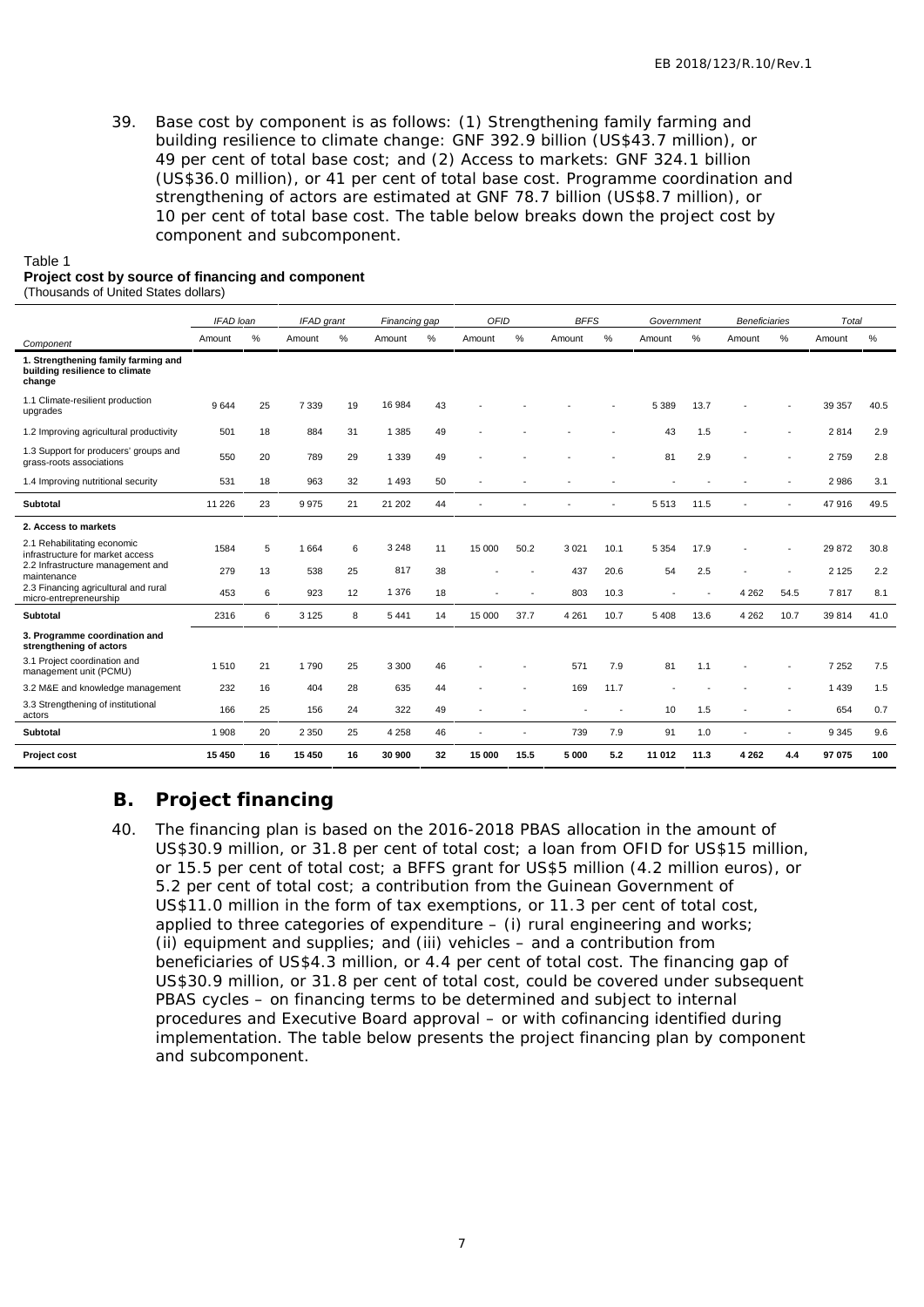#### Table 2 **Project cost by category of expenditure and source of financing**

(Thousands of United States dollars)

|                                  | IFAD loan |      | IFAD grant     |      | Financing gap |      | <b>OFID</b>              |                          | <b>BFFS</b> |      | Government  |                          | <b>Beneficiaries</b>     |                          | Total   |      |
|----------------------------------|-----------|------|----------------|------|---------------|------|--------------------------|--------------------------|-------------|------|-------------|--------------------------|--------------------------|--------------------------|---------|------|
| Category of expenditure          | Amount    | %    | Amount         | %    | Amount        | %    | Amount                   | ℅                        | Amount      | %    | Amount      | %                        | Amount                   | %                        | Amount  | %    |
| I- Investment expenses           |           |      |                |      |               |      |                          |                          |             |      |             |                          |                          |                          |         |      |
| A. Rural engineering/works       | 9 3 0 1   | 15.8 | 5949           | 10.1 | 15 250        | 25.9 | 15 000                   | 25.5                     | 2830        | 4.8  | 10 609      | 18.0                     | $\blacksquare$           |                          | 58 939  | 60.7 |
| <b>B.</b> Vehicles               | 297       | 33.2 | $\overline{4}$ | 0.4  | 300           | 33.6 | $\overline{\phantom{a}}$ |                          | 133         | 14.8 | 161         | 18.0                     | $\overline{\phantom{a}}$ |                          | 894     | 0.9  |
| C. Equipment and supplies        | 281       | 20.9 | 146            | 10.9 | 428           | 31.8 | $\overline{\phantom{a}}$ |                          | 249         | 18.5 | 242         | 18.0                     | $\overline{\phantom{a}}$ |                          | 1 3 4 6 | 1.4  |
| D. Training and workshops        | 807       | 23.3 | 854            | 24.6 | 1661          | 47.9 | $\overline{\phantom{a}}$ | $\overline{\phantom{a}}$ | 143         | 4.1  | 0           | $\overline{\phantom{a}}$ | ٠                        | $\overline{\phantom{a}}$ | 3466    | 3.6  |
| E. Consultations                 | 1 2 6 1   | 25.1 | 1074           | 21.4 | 2 3 3 5       | 46.5 | $\overline{\phantom{a}}$ |                          | 350         | 7.0  | 0           |                          |                          |                          | 5 0 2 1 | 5.2  |
| F. Goods, services and inputs    | 700       | 16   | 1 3 8 9        | 31.8 | 2 0 8 9       | 47.8 | $\overline{\phantom{a}}$ |                          | 189         | 4.3  | 0           | $\overline{\phantom{a}}$ | $\overline{\phantom{a}}$ |                          | 4 3 6 7 | 4.5  |
| G. Grants and subsidies          | 1580      | 9.6  | 4 1 5 1        | 25.4 | 5731          | 35   | $\overline{\phantom{0}}$ |                          | 650         | 4.0  | $\mathbf 0$ |                          | 4 2 6 2                  | 26.0                     | 16 374  | 16.9 |
| <b>Total investment expenses</b> | 14 227    | 15.7 | 13 5 67        | 15   | 27 794        | 30.7 | 15 000                   | 16.6                     | 4545        | 5.0  | 11 012      | 12.2                     | 4 2 6 2                  | 4.7                      | 90 40 8 | 93.1 |
| II- Current expenses             |           |      |                |      |               |      |                          |                          |             |      |             |                          |                          |                          |         |      |
| A. Salaries and benefits         | 902       | 18   | 1412           | 28.2 | 2 3 1 4       | 46.2 | $\overline{\phantom{a}}$ |                          | 377         | 7.5  | $\mathbf 0$ |                          |                          |                          | 5 0 0 5 | 5.2  |
| B. Operating expenses            | 321       | 19.3 | 471            | 28.3 | 792           | 47.6 | $\overline{\phantom{a}}$ |                          | 79          | 4.7  | 0           |                          | ٠                        | $\overline{\phantom{a}}$ | 1662    | 1.7  |
| <b>Total current expenses</b>    | 1 2 2 3   | 18.3 | 1883           | 28.2 | 3 1 0 6       | 46.6 |                          |                          | 455         | 6.8  | $\mathbf 0$ |                          | ٠                        |                          | 6687    | 6.9  |
| Total project cost               | 15 450    | 15.9 | 15 450         | 15.9 | 30 900        | 31.8 | 15 000                   | 15.5                     | 5 000       | 5.2  | 11 012      | 11.3                     | 4 2 6 2                  | 4.4                      | 97 075  | 100  |

### **C. Summary benefit and economic analysis**

- $\frac{37}{28}$  B  $\frac{37}{28}$  B  $\frac{37}{28}$  B  $\frac{37}{28}$  B  $\frac{37}{28}$  B  $\frac{608}{28}$  B  $\frac{608}{28}$  B  $\frac{608}{28}$  B  $\frac{608}{28}$  B  $\frac{608}{28}$  B  $\frac{608}{28}$  B  $\frac{608}{28}$  R  $\frac{608}{28}$  R  $\frac{608}{28}$  R  $\frac{608}{28}$  R 41. The indicators of returns demonstrate the viability of the models prepared for analysis, showing significant additional margins and returns on investment. All the models show net present value (NPV) and cost-benefit ratios in excess of one. For rice, the additional income obtained once higher yields and other benefits are realized is between GNF 1.3 million ha/year for rainfed models and GNF 3.5 million ha/year for rice grown on upgraded wetlands. For maize, the results are of the same order of magnitude, with additional income of between GNF 1.4 million ha/year for rainfed maize grown on external fields and GNF 2.3 million ha/year for irrigated lowland maize.
- 42. The economic internal rate of return (EIRR) for the project is 16.7 per cent and the NPV at an opportunity cost of capital of 8 per cent is GNF 337.5 billion, or US\$35.1 million.
- **D. Sustainability**
- 43. From a technical point of view, activities under components 1 and 2 are based on social engineering that links each intervention, from wetland plot to sub-watershed, to its users through management committees and associations with communally recognized competencies.
- 44. At the socio-economic level, the interventions are intended to raise the incomes of women and men farmers by increasing and adding value to agricultural production to take advantage of market opportunities.
- 45. In terms of economic infrastructure maintenance, the project calls for integrating infrastructure with a locally embedded and economically viable social dynamic.
- **E. Risk identification and mitigation**
- 46. In order to lower the project risk, which is considered high, to a moderate level during the implementation phase, an evaluation of the proposed financial management system was done during project design. The new structure calls for an internal controller to better manage risk.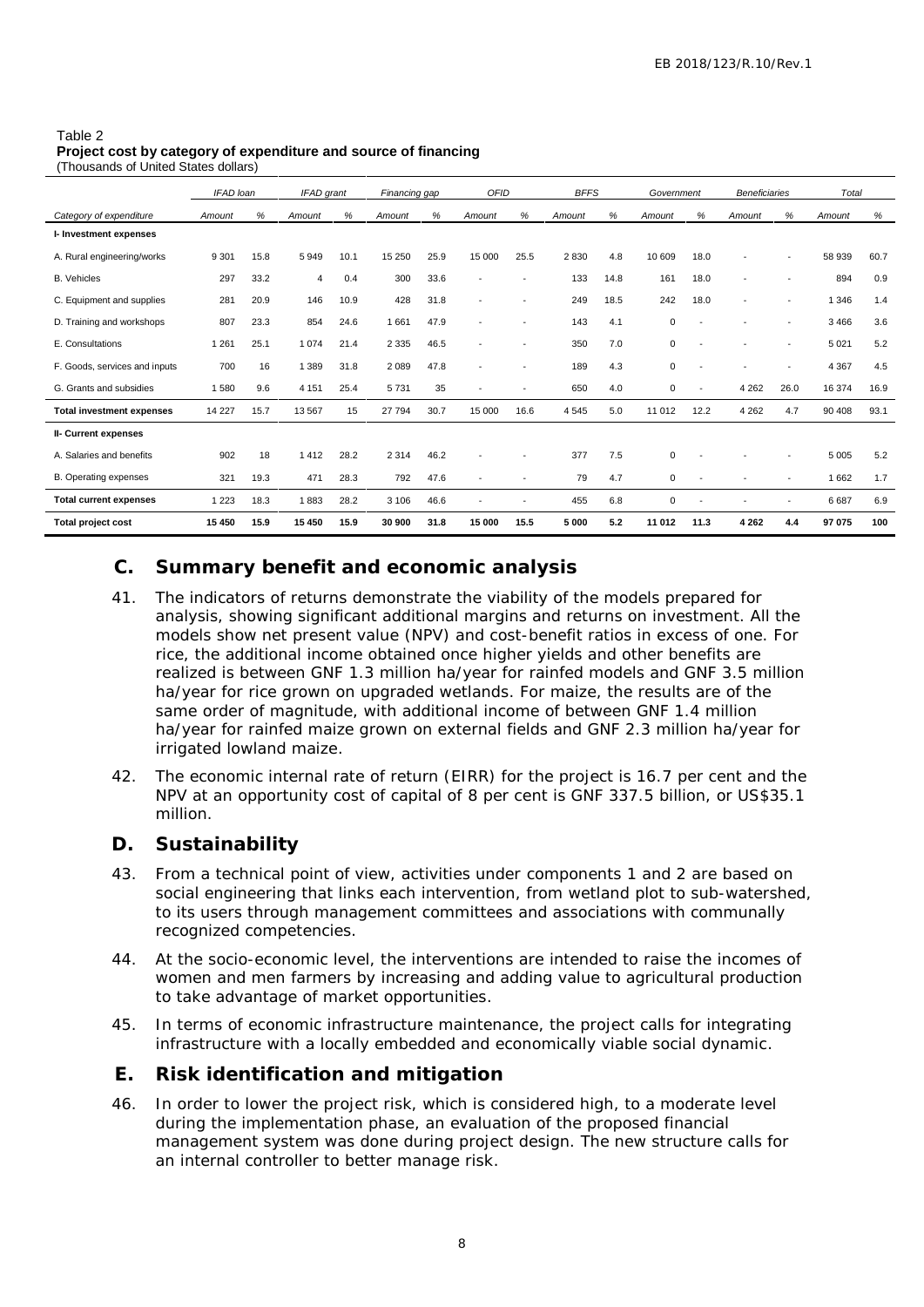# **V. Corporate considerations**

### **A. Compliance with IFAD policies**

- 47. AgriFARM is aligned with IFAD's Strategic Framework 2016-2025, which calls for promoting an inclusive and sustainable rural transformation. AgriFARM will contribute to the achievement of IFAD's three strategic objectives, i.e.: (i) increasing the productive capacity of poor rural people; (ii) increasing their benefits from market participation; and (iii) strengthening the environmental sustainability and climate resilience of their economic activities.
- 48. AgriFARM is in compliance with IFAD policies on: (i) targeting and gender equality; (ii) improving access to land and tenure security; (iii) rural enterprise; (iv) innovation; and (v) natural resource management and environment. In addition, the project is aligned with fundamental IFAD principles and strategies on climate change and knowledge management.
- 49. Environmental impact. The project as a whole is intended to reduce the impact of agriculture on the environment by targeting more efficient and sustainable practices on farmland under cultivation. The main environmental risks continue to be: (i) the possibility of phytosanitary pollution as a result of intensification; (ii) for rehabilitated tracks, minor damage to existing tracks, which do not cross sensitive environmental areas; and (iii) the location of certain project interventions within three Ramsar sites. Mitigation measures will be adopted to attenuate the impact of these risks. Accordingly, it is proposed that the project be classified as a category B operation.

### **B. Alignment and harmonization**

- n. The main environmental risks continue to<br>nothing the main environmental risks continue to<br>polition as a result of intensification; (ii) for<br>existing tracks, which do not cross sensitive<br>its of eachin project interventio 50. AgriFARM will support synergies among partnership actions at various levels: (i) financial, through cofinancing with OFID for investments in economic infrastructure under component 2, and with BFFS for markets in the prefectures of Mamou and Dalaba; (ii) operational: partnerships around programmes and projects in support of youth entrepreneurship with the World Bank, the African Development Bank, Belgian Development Agency, the United States Agency for International Development (USAID) and the Agence Française de developpement (AFD), and with the Rome-based United Nations agencies – the Food and Agriculture Organization of the United Nations (FAO) and the World Food Programme (WFP) under subcomponent 1.4, Improving nutritional status.
- **C. Innovations and scaling up**
- 51. The project is inspired by past and present experiences, particularly the quasi wholesale market approach with a territorial logic. Initiated in the United Republic of Tanzania in the early 2000s, this approach was later adapted to Niger by IFAD under the Project to Support Food Security in the Region of Maradi (PASADEM, 2013-2018) and the Family Farming Development Programe in Maradi, Tahoua and Zinder (PRODAF, 2016-2023). IFAD also adapted this approach in Uganda for the Project for the Restoration of Livelihoods in Northern Uganda (PRELNOR, 2015- 2022). AgriFARM will continue to be inspired by these experiences, adapting them to the Guinean context during implementation.

## **VI. Legal instruments and authority**

- 52. A financing agreement between the Republic of Guinea and IFAD will constitute the legal instrument for extending the proposed financing to the borrower. A copy of the negotiated financing agreement is attached in appendix I.
- 53. The Republic of Guinea is empowered under its laws to receive financing from IFAD.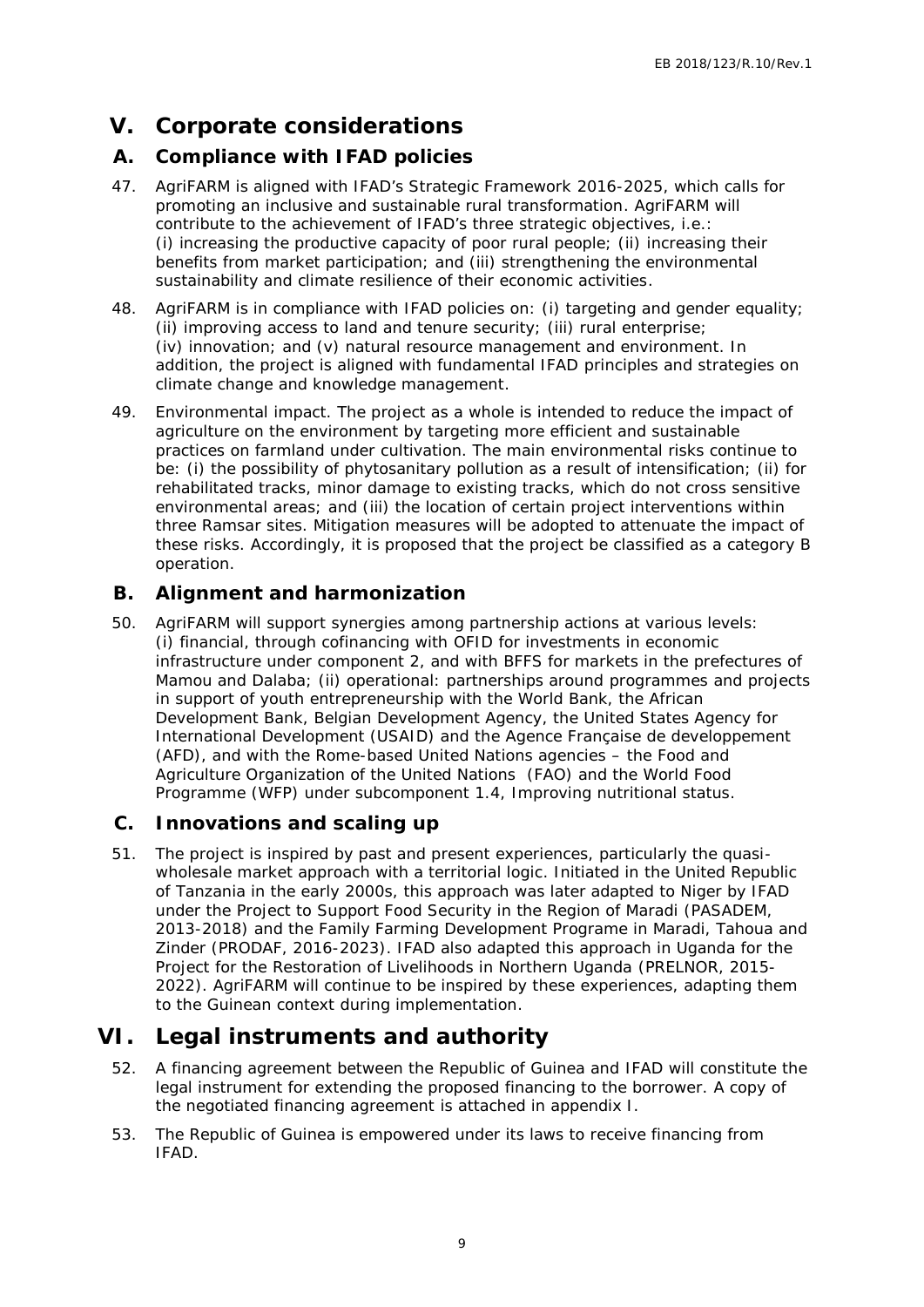54. I am satisfied that the proposed financing will comply with the Agreement Establishing IFAD and the Lending Policies and Criteria.

### **VII. Recommendation**

55. I recommend that the Executive Board approve the proposed financing in terms of the following resolutions:

> RESOLVED: that the Fund shall provide a loan on highly concessional terms to the Republic of Guinea in the amount of fifteen million four hundred and fifty thousand United States dollars (US\$15,450,000) and upon such terms and conditions as shall be substantially in accordance with the terms and conditions presented herein.

RESOLVED FURTHER: that the Fund shall provide a grant to the Republic of Guinea under the Debt Sustainability Framework in the amount of fifteen million four hundred and fifty thousand United States dollars (US\$15,450,000), and upon such terms and conditions as shall be substantially in accordance with the terms and conditions presented herein.

10 ESTATUTE PLATINUM CONDENSITY CONTROL CONTROL CONTROL CONTROL CONTROL CONTROL CONTROL CONTROL CONTROL CONTROL CONTROL CONTROL CONTROL CONTROL CONTROL CONTROL CONTROL CONTROL CONTROL CONTROL CONTROL CONTROL CONTROL CONTRO Gilbert F. Houngbo President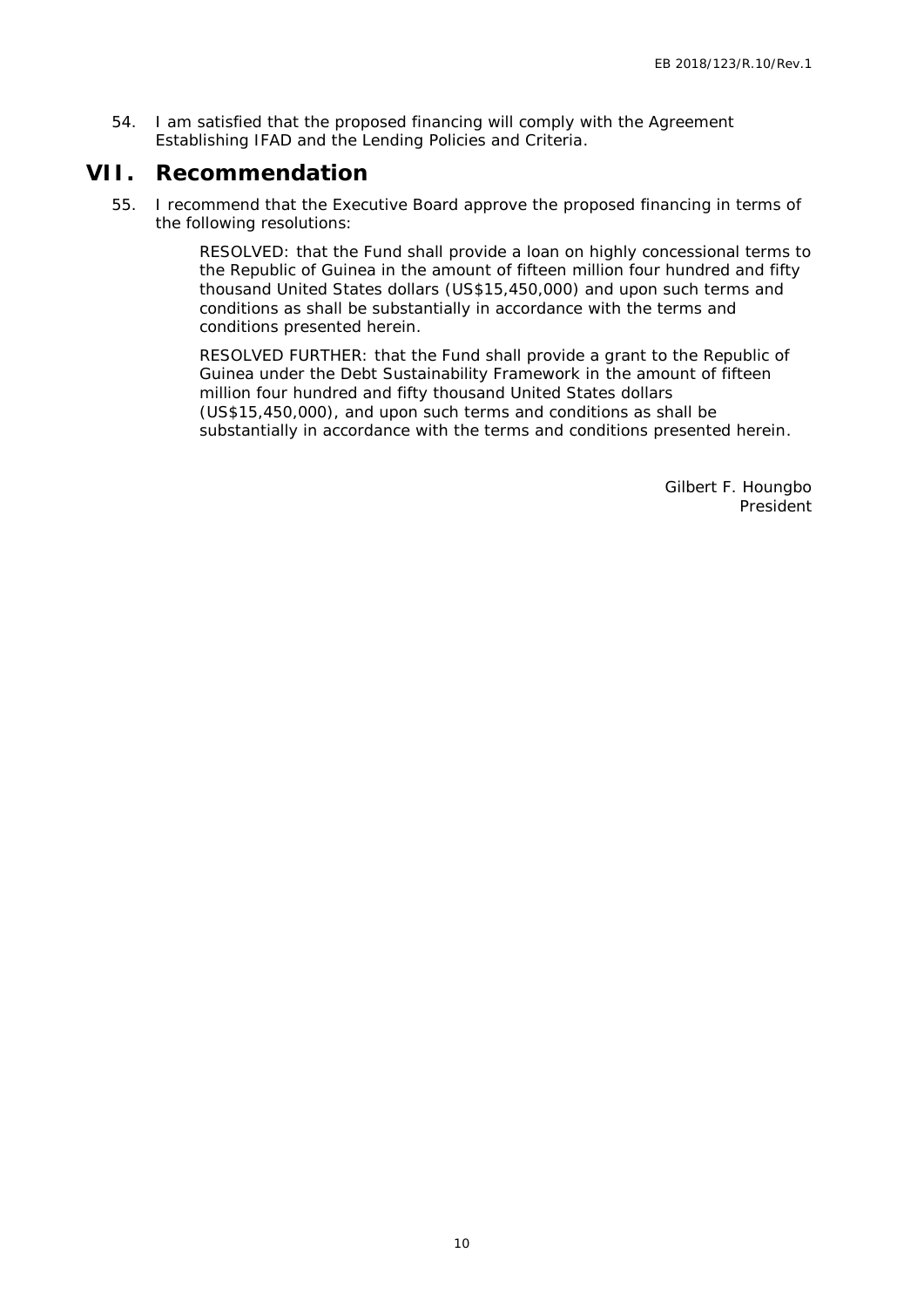## **Negotiated financing agreement**

**Accord de financement négocié:**

# **Agriculture familiale, résilience et marché en Haute et Moyenne Guinée (AgriFARM)**

(Négociations conclues le 22 mars 2018)

Numéro du prêt: \_\_\_\_\_\_

Numéro du don: \_\_\_\_\_\_

Nom du programme: Agriculture Familiale, Résilience et Marché en Haute et Moyenne Guinée (AgriFARM) ("le projet")

La République de Guinée ("l'Emprunteur/Bénéficiaire")

et

Le Fonds international de développement agricole ("le Fonds'' ou "le FIDA")

(désigné individuellement par "la Partie'' et collectivement par "les Parties")

conviennent par les présentes de ce qui suit:

**Préambule**

A) ATTENDU QUE l'Emprunteur/Bénéficiaire a sollicité du Fonds un prêt et un don pour le financement du projet décrit à l'Annexe 1 du présent Accord;

B) ATTENDU QUE l'Emprunteur/Bénéficiaire entend obtenir du Fonds de l'Organisation des Pays Exportateurs de Pétrole (OPEP) pour le Développement International (le Fonds OPEP) un prêt pour contribuer au financement du projet conformément aux conditions et modalités qui seront précisées dans un accord conclu entre l'Emprunteur et le Fonds de l'OPEP;

C) ATTENDU QUE l'Emprunteur/Bénéficiaire a sollicité une assistance financière auprès du Gouvernement Belge et que ce dernier a accepté de transférer des ressources du Fonds belge pour la sécurité alimentaire de manière à permettre au FIDA d'accorder un don à l'Emprunteur/Bénéficiaire pour contribuer au financement du programme conformément aux conditions et modalités qui seront précisées dans un accord séparé;

EN FOI DE QUOI, les Parties conviennent par les présentes de ce qui suit:

**Section A**

1. Le présent accord comprend l'ensemble des documents suivants: le présent document, la description du projet et les dispositions relatives à l'exécution (annexe 1), le tableau d'affectation des fonds (annexe 2) et les clauses particulières (annexe 3).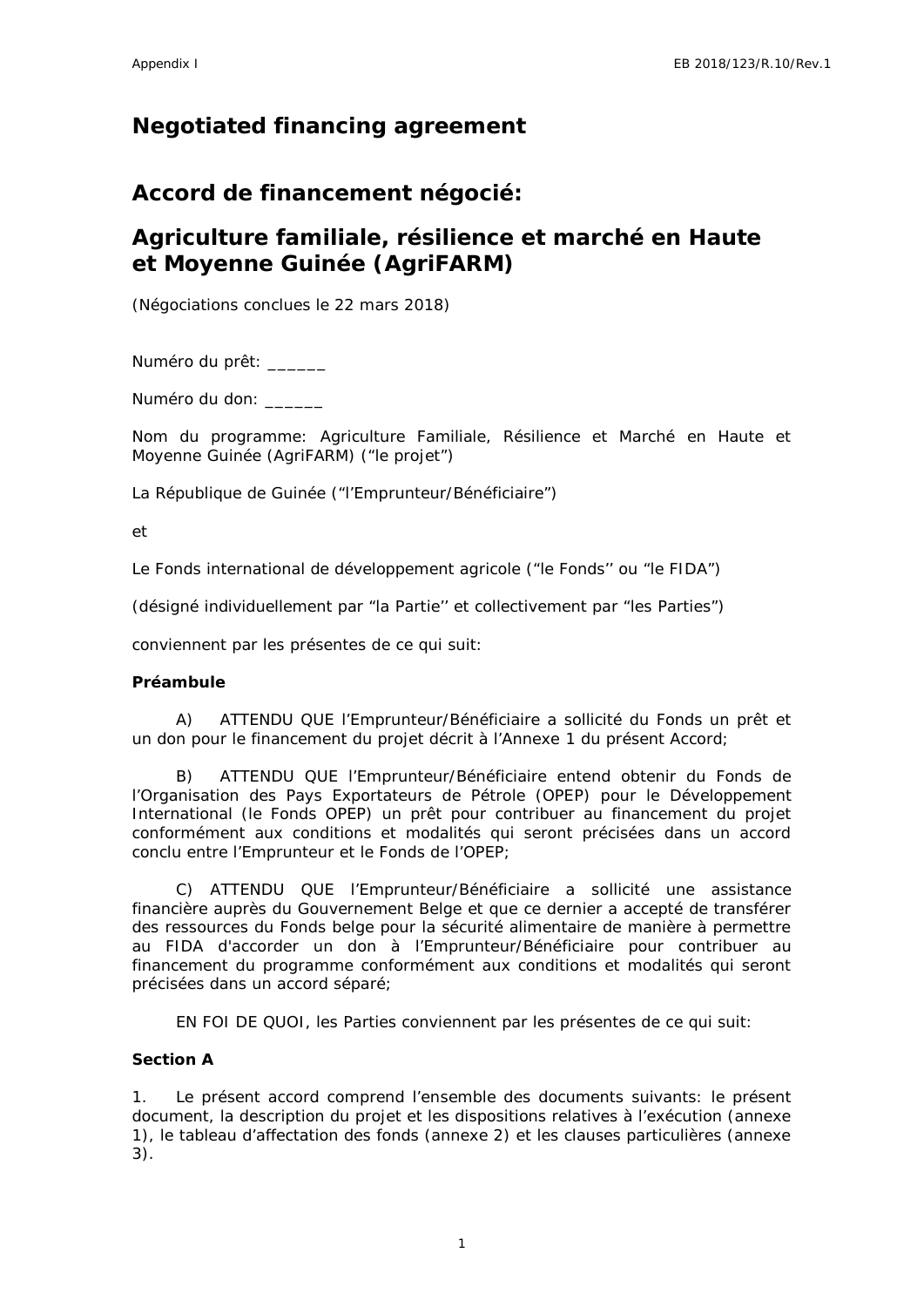2. Les Conditions générales applicables au financement du développement agricole en date du 29 avril 2009, amendées en avril 2014 et toutes éventuelles modifications postérieures ("les Conditions générales") sont annexées au présent document, et l'ensemble des dispositions qu'elles contiennent s'appliquent au présent accord. Aux fins du présent accord, les termes dont la définition figure dans les Conditions générales ont la signification qui y est indiquée.

3. Le Fonds accorde à l'Emprunteur/Bénéficiaire un prêt et un don ("le financement"), que l'Emprunteur/Bénéficiaire utilise aux fins de l'exécution du projet, conformément aux modalités et conditions énoncées dans le présent accord.

#### **Section B**

- 1 A. Le montant du prêt est de quinze millions quatre cent cinquante mille dollars des Etats-Unis (15 450 000 USD).
	- B. Le montant du don est de Quinze millions quatre cent cinquante mille dollars des Etats-Unis (15 450 000 USD).

2 Le prêt est accordé à des conditions particulièrement favorables exempt d'intérêts mais est assorti d'une commission de service de trois quarts de point (0,75%) l'an; et un délai de remboursement de quarante (40) ans, dont un différé d'amortissement de dix (10) ans, à compter de la date d'approbation du prêt par le Conseil d'administration du Fonds.

3. La monnaie de paiement au titre du service du prêt est le dollar des États- Unis .

4. L'exercice financier débute le 1<sup>er</sup> janvier et clôture le 31 décembre.

5. Le remboursement du principal et le paiement de la commission de service du prêt sont exigibles le 15 mai et le 15 novembre.

6. Deux comptes désignés libellés en USD destinés à recevoir les fonds provenant respectivement du prêt et du don sont ouverts au nom du projet auprès d'une banque commerciale crédible.

7. L'Emprunteur/Bénéficiaire fournit des fonds de contrepartie aux fins du projet pour un montant de onze millions de dollars des États-Unis (11 000 000 USD).

#### **Section C**

1. L'agent principal du projet est le Ministère de l'agriculture.

2. La date d'achèvement du projet est fixée au sixième anniversaire de la date d'entrée en vigueur du présent accord.

#### **Section D**

Le Fonds assure l'administration du le financement et la supervision du projet.

#### **Section E**

1. Les éléments suivants constituent des conditions spécifiques additionnelles préalables aux retraits supplémentaires:

- i) Les comptes désignés ont été ouverts;
- ii) Le personnel a été recruté sur base compétitive;
- iii) Le manuel des procédures administratives et financière a été approuvé par le FIDA;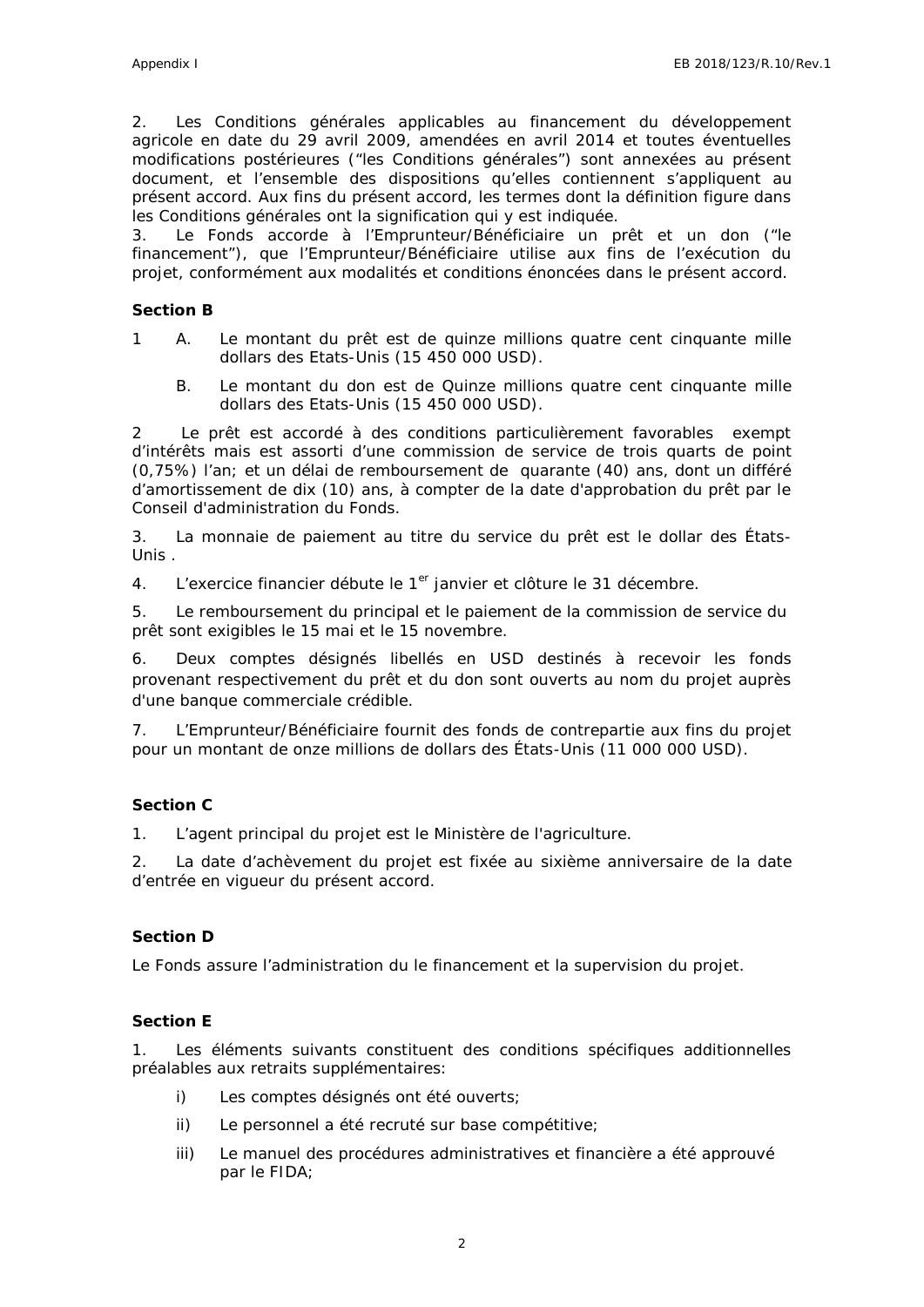- iv) Le logiciel TOMPRO a été installé et paramétré; et
- v) Tout solde relatif au compte spécial du PNAAFA G-I-DSF-8064 et G-I- DSF-8091 a été remboursé au FIDA.

2. Le présent accord est soumis à la ratification de l'Emprunteur/Bénéficiaire.

3. Toutes les communications ayant trait au présent accord doivent être adressées aux représentants dont le titre et l'adresse figurent ci-dessous:

Pour l'Emprunteur/Bénéficiaire:

Ministre de L'Economie et des Finances de la République de Guinée Conakry Commune de Kaloum, Boulbinet, Boulevard de la République/Conakry BP 579 Conakry, République de Guinée

Pour le Fonds:

Président Fonds international de développement agricole Via Paolo di Dono 44 00142 Rome, Italie

Le présent accord, en date du \_\_\_\_\_, a été établi en langue française en deux (2) exemplaires originaux, un (1) pour le Fonds et un (1) pour l'Emprunteur/Bénéficiaire.

REPUBLIQUE DE GUINEE

\_\_\_\_\_\_\_\_\_\_\_\_\_\_\_\_\_\_\_\_ (Représentant autorisé)

FONDS INTERNATIONAL POUR LE DEVELOPPEMENT AGRICOLE

\_\_\_\_\_\_\_\_\_\_\_\_\_\_\_\_\_\_\_ Gilbert F. Houngbo Président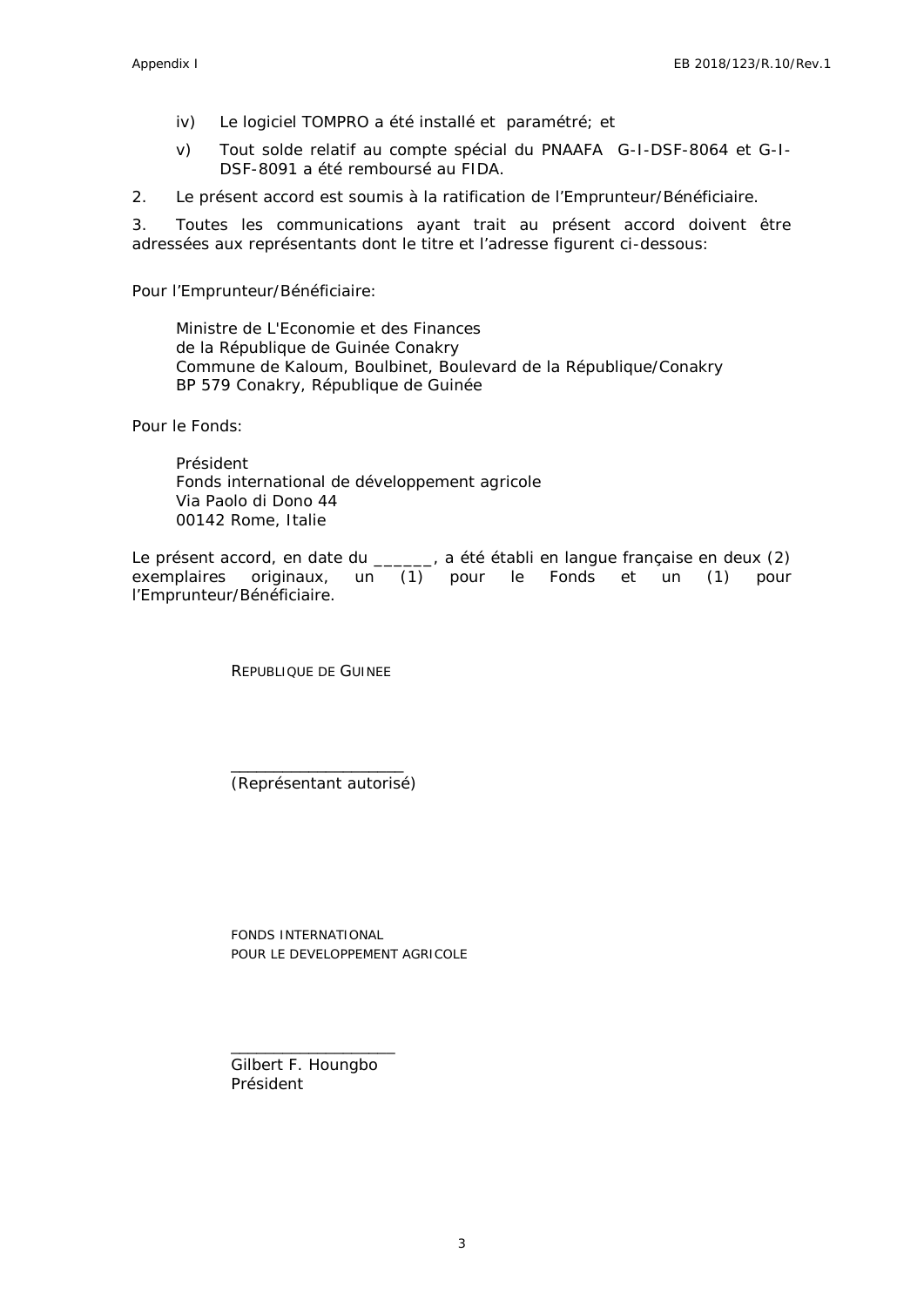#### **Annexe 1**

#### *Description du projet et Dispositions relatives à l'exécution*

1. *Zone d'intervention et groupe cible.* Le projet cible en Haute et Moyennne Guinee, 15 préfectures dans 5 régions administratives: à savoir, i) Région administrative de Boké (préfectures de Gaoual et Koundara); ii) Région administrative de Faranah (préfectures de Dabola et Dinguiraye); iii) Région administrative de Labé (préfectures de Lélouma, Mali, Koubia et Tougué); iv) Région administrative de Mamou (préfectures de Mamou et Dalaba); et v) Région administrative de Kankan (préfectures de Kankan, Kérouané, Mandiana, Siguiri et Kouroussa). Ces préfectures ont été sélectionnées sur la base: i) de l'indice de pauvreté; ii) du potentiel de production céréalier et des opportunités de marchés (riz, mais); iii) de la présence d'acteurs économiques structurés (OPA, secteur privé). Le Projet cible 65.000 ménages impliqués dans l'agriculture familiale, soit environ 455.000 personnes vivant dans les zones ciblées. Ces exploitations familiales sont caractérisées par: i) une main d'œuvre à majorité familiale; ii) une autoconsommation totale ou partielle; iii) des moyens de production entièrement gérés par la famille. Les ménages vulnérables et extrêmement vulnérables composeront 15% des cibles du Projet caractérisés par: i) l'exploitation de terres peu fertiles et/ou peu accessibles et de petites surfaces (0,3 à 1,5 ha) avec un système de cultures extensif et peu diversifié, et ii) une autoconsommation supérieure ou égale à 70% de sa production<sup>15.</sup>

Le projet ciblera prioritairement les femmes et les jeunes, en contribuant à augmenter les possibilités d'emplois et de revenus: i) dans la production agricole, notamment vivrière, par l'augmentation de son attractivité (et de sa rentabilité), par des appuis à l'installation et par un appui-conseil adéquat; et ii) dans les activités connexes à la production (services, transport, commercialisation). Les femmes et les jeunes seront ciblées soit en appliquant des quotas, soit par des actions spécifiques visant leur autonomisation économique, par un appui à leur entrepreneuriat, notamment autour des marchés où ils sont très actifs.

2. *Objectif de développement du projet.* L'objectif de développement est d'accroître durablement les revenus de 65.000 exploitations agricoles familiales, leur résilience aux chocs extérieurs, dont les changements climatiques, et d'améliorer leur situation nutritionnelle, ainsi que leur accès aux marchés locaux, urbains et régionaux dans les 15 préfectures ciblées des régions de Haute et Moyenne Guinée qui sont les plus touchées par l'insécurité alimentaire<sup>16</sup>. Le projet cible de manière prioritaire les jeunes et les femmes avec notamment, pour chaque activité du Projet, l'instauration de quotas de bénéficiaires directs d'un minimum de 40% pour les jeunes (de moins de 35 ans) et d'un minimum de 30% pour les femmes.

L'impact recherché se traduit par deux effets:

- Effet 1: Les agriculteurs familiaux, femmes et jeunes inclus augmentent leurs productions et leurs capacités d'adaptation aux chocs externes, notamment climatiques, de manière durable. (80% des ménages font état d'une augmentation de production et de l'adoption de technologies et de pratiques écologiquement viables et résilientes au risque climatique)
- Effet 2: Les producteurs/rices agricoles commercialisent mieux leurs excédents de productions agricoles. (Augmentation de 30% des volumes de produits agricoles commercialisés et 65.000 personnes font état d'une

<sup>15</sup> D'après les conclusions de la mission FIDA de Juillet 2017

<sup>16</sup> Haute Guinée: 67,5%; Moyenne Guinée:55,4% (SRP, 2007)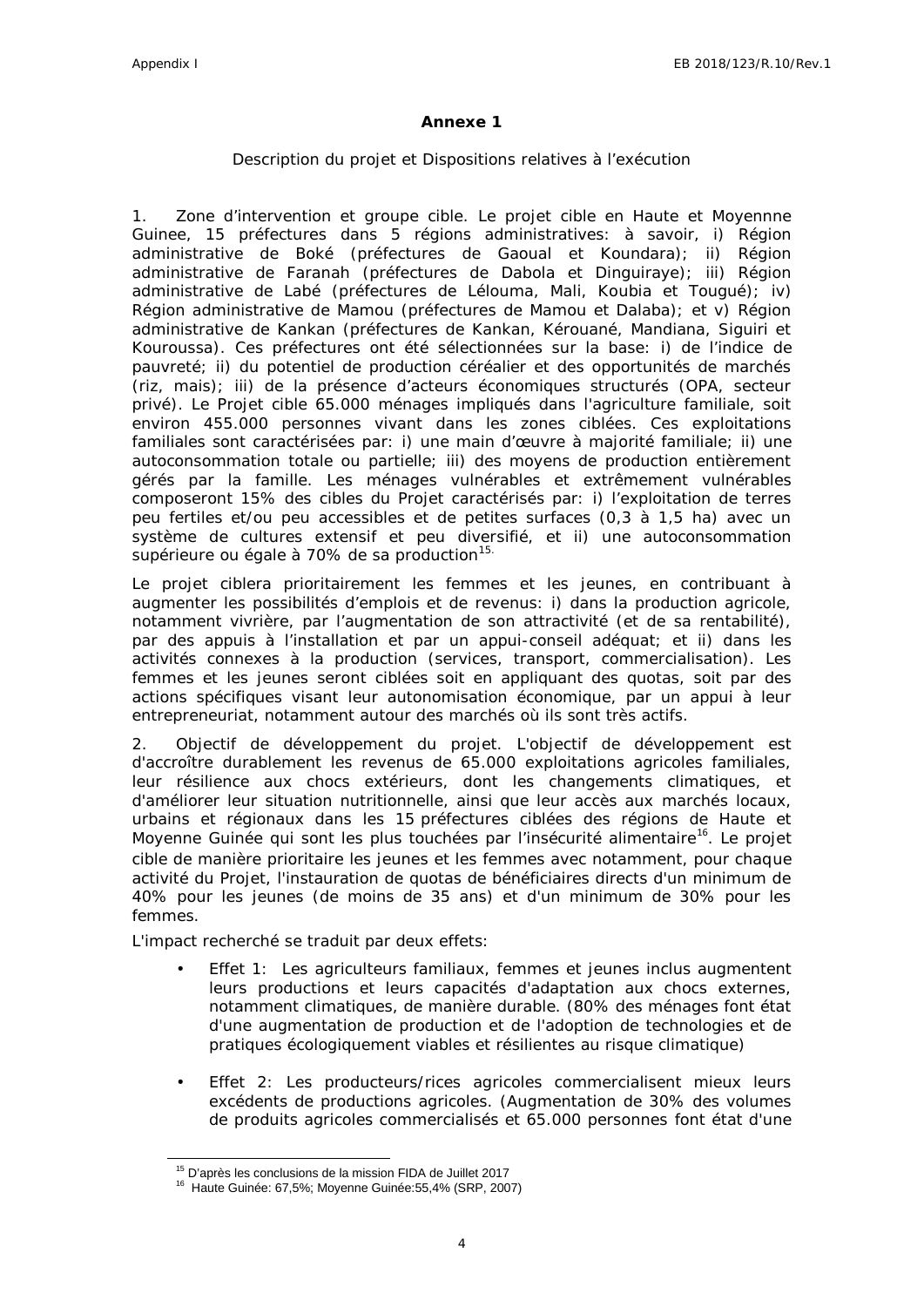amélioration de leur accès physique aux marchés ainsi qu'aux installations de transformation et de stockage).

3. *Composantes et effets.* Le projet est organisé en deux composantes techniques complémentaires:

Composante 1: "Renforcement de l'agriculture familiale et résilience au changement climatique" dont les activités placent l'exploitation familiale au centre des interventions et se décline en quatre sous-composantes, aménagements durable du sous-bassins versants (SC1.1.1), aménagements structurants de maîtrise de l'eau dans les bassins de productions (SC1.1.2), l'amélioration de la productivité agricole (SC1.2), renforcement des organisations et associations rurales de base (SC 1.3) et l'amélioration de la situation nutritionnelle (SC1.4).

Composante 2: "Accès aux marchés", dont les activités visent à assurer des débouchés aux surplus de production, comprend trois sous-composantes construction/ réhabilitation de marchés de demi-gros, de marchés de collectes et de pistes rurales (SC2.1), mise en place de dispositif de gestion de ces infrastructures économiques pour assurer leur pérennité (SC2.2) et l'appui au financement de l'entreprenariat agricole et rural (SC2.3).

Une troisième composante couvrira la gestion et la coordination du Programme, le dispositif de suivi-évaluation ainsi que la gestion des savoirs.

- a. Il est prévu, dans le cadre de la composante 1: i) l'aménagement de 37.000 ha de sous-bassins versant avec un rapport de 6:1 par rapport à l'aménagement de plaines; ii) l'aménagement de 6.000 ha de plaines et bas-fonds; iii) la formation de 30.000 paysans à des techniques culturales améliorées et résilientes; v) l'appui à 50 organisations de producteurs permettant de renforcer leur services à leurs membres au niveau des marchés; vi) l'appui à 25 Associations d'Usagers de l'Eau au niveau des plaines et des sous-bassins versants aménagés; et vii) l'amélioration de la situation nutritionnelle de 65.000 ménages dont 10.000 recevront des kits de production agricole.
- b. Dans le cadre de la composante 2 i) la réhabilitation de 600 km de pistes rurales et de tronçons de routes nationales en terre; ii) la construction de 21 marchés de collecte ou de demi-gros; iii) la mise en place de 46 structures de gestion/maintenance des marchés et des pistes rurales; iv) la mise en place de 21 Partenariats Public-Privés de gestion durable des marchés; v) l'appui technique et financier à 2 000 entreprises rurales dont 700 impliquées dans les filières à haute valeur nutritive.

4. *Mise en œuvre du projet.* Conformément à sa théorie du changement du projet, le projet s'articule autour de i) l'augmentation de la productivité et de la production des principales filières (riz, maïs, légumineuses, cultures fruitières et maraîchères) de l'agriculture familiale (Composante 1), et ii) la diminution des coûts de transaction commerciaux des produits agricoles liés aux risques logistiques grâce à de meilleures infrastructures reliant bassins de production et centres de consommation, ce qui va stimuler et accroitre la demande (Composante 2); tout en veillant à l'implication des bénéficiaires ciblés (couches vulnérables et notamment les jeunes et les femmes, des acteurs économiques (professionnels, secteur privé, autorités locales) pour saisir les opportunités de i) d'amélioration de leur sécurité alimentaire et de leur situation nutritionnelle, et ii) d'ouverture de débouchés commerciaux pour les filières ciblées, principalement riz et maïs.

L'approche du projet repose sur une concentration des interventions au sein d'unités territoriales de développement économique (UTDE) constituées sur des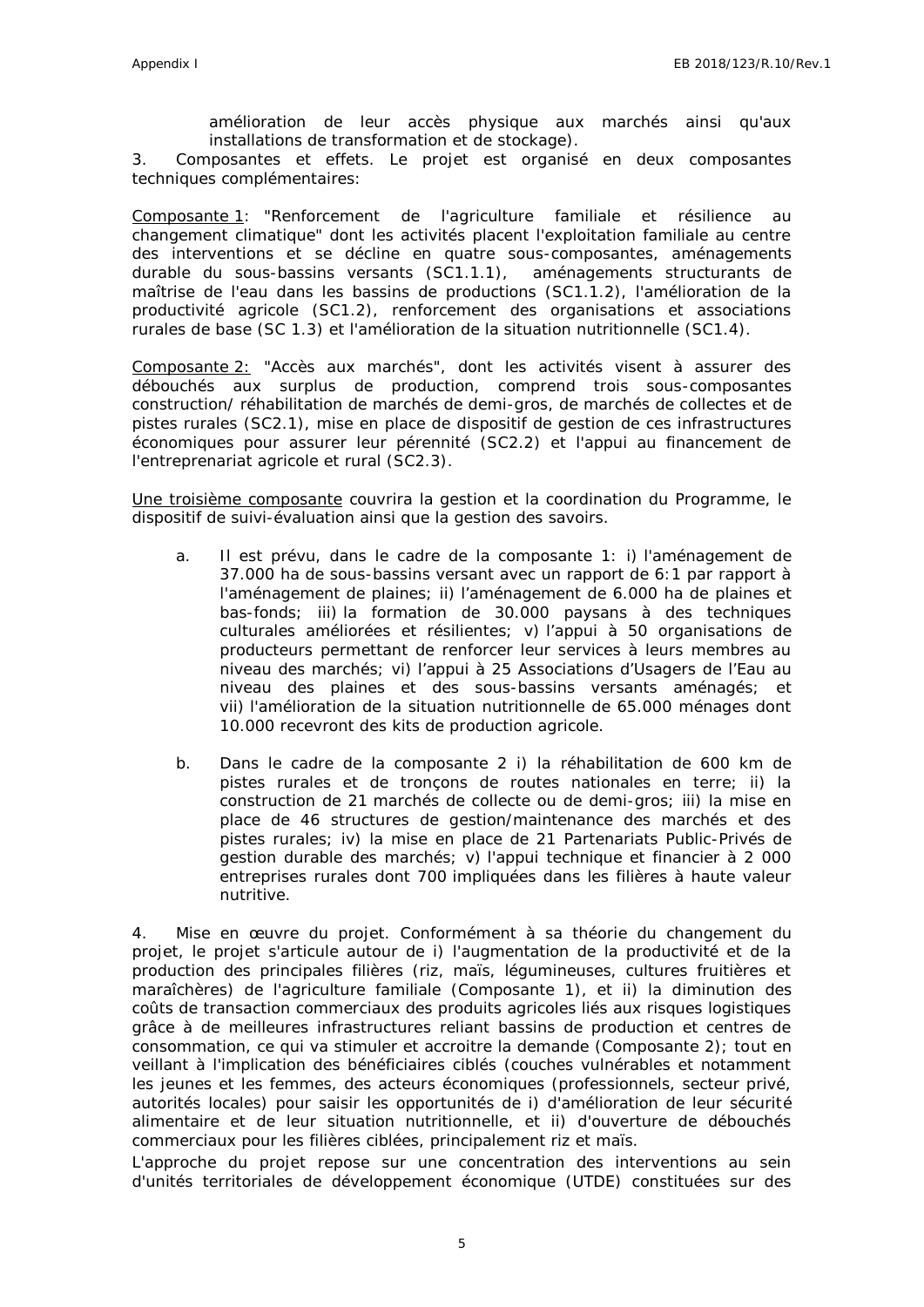critères agro-écologiques et socio-économiques. Ces interventions toucheront la production, la transformation et la commercialisation des principales filières agricoles ciblées contribuant de la sorte à renforcer la sécurité alimentaire tout en améliorant la situation nutritionnelle. Elles porteront sur: i) le niveau de production des cultures irriguées et pluviales des surfaces aménagées pour assurer la disponibilité et la bonne utilisation des aliments à l'échelle des ménages et l'existence de surplus commercialisables; ii) l'existence de marchés physique (collecte, demi-gros) de produits agricoles permettant des débouchés permanents et des revenus aux producteurs/trices, et contribuant à l'accessibilité aux aliments de manière régulière; iii) la continuité territoriale des zones d'interventions entre sous-bassin versant, bassin de production, pistes rurales et marchés physiques; iv) l'implication des autorités locales garantissant la bonne utilisation et maintenance des investissements; v) l'organisation d'acteurs économiques (union et fédération de producteur, coopératives, syndicat de commerçants, syndicats de transporteurs) impliqués dans l'amélioration de la production et dans l'accès aux marchés; vi) l'accompagnement de petites et moyennes entreprises dynamiques désireuses d'investir dans les activités connexes au marché; et vii) le développement de synergies et complémentarités avec les autres PTF présents.

#### **II. Dispositions relatives à l'exécution**

5. *Cadre organisationnel*. Le Comité de pilotage sous la présidence du Ministère de tutelle et toute autre instance de coordination et planification stratégique et opérationnel sont nommés par le Gouvernement en assurant la participation active et inclusive de tous les acteurs publics et privés concernés par la mise en œuvre du projet AgriFARM (représentants des Ministères de l'Economie et des Finances, du Plan et de la Coopération Internationale, de l'Industrie, du Commerce, du Ministère de l'Agriculture et ceux des organisations professionnelles agricoles et des secteurs concernés et de la Chambre Nationale d'Agriculture, etc.) dans un nombre limité (maximum 15 personnes) pour garantir la faisabilité et efficacité.

6. La coordination et la gestion du projet sera confiée à une unité de gestion de projet (UGP) qui aura une autonomie de programmation, de budgétisation et de gestion financière sous l'autorité du Ministère de l'Agriculture. Le siège sera basé à Mamou, avec deux antennes à Labé et à Kankan. Le siège sera aussi directement en charge des activités de la région de Mamou. Dans les régions de Boké et de Faranah où le projet PNAAFA-BGF est actif jusqu'en 2019, une attention particulière sera portée sur les synergies à rechercher avec le projet AgriFARM.

La mise en œuvre reposera sur le faire-faire et sur le renforcement des agences spécialisées et services techniques déconcentrés du Ministère de l'Agriculture et des partenaires, par des conventions développées sur la base d'une gestion axée sur les résultats. Une assistance technique internationale sera disponible dans les secteurs clés d'interventions pendant les premières années de mise en œuvre (management, fiduciaire, suivi-évaluation, aménagement des bassins versants, ingénierie sociale, ingénierie civile).

7. *Planification.* L'UGP assurera la consolidation des Plans de Travail et Budget Annuel (PTBA) préparés, selon les normes et dans les délais, par les partenaires techniques. Elle sera responsable de l'organisation et du secrétariat des sessions du Comité de pilotage. Le PTBA sera validé par le Comité de Pilotage et soumis à l'approbation préalable du FIDA.

8. *Suivi-évaluation.* Le système de suivi-évaluation sera bâti entre autour du cadre logique (CL), du cadre de mesures des rendements (CMR) et des PTBA. La collecte et saisie des données sera assurée au niveau régional par l'UGP et les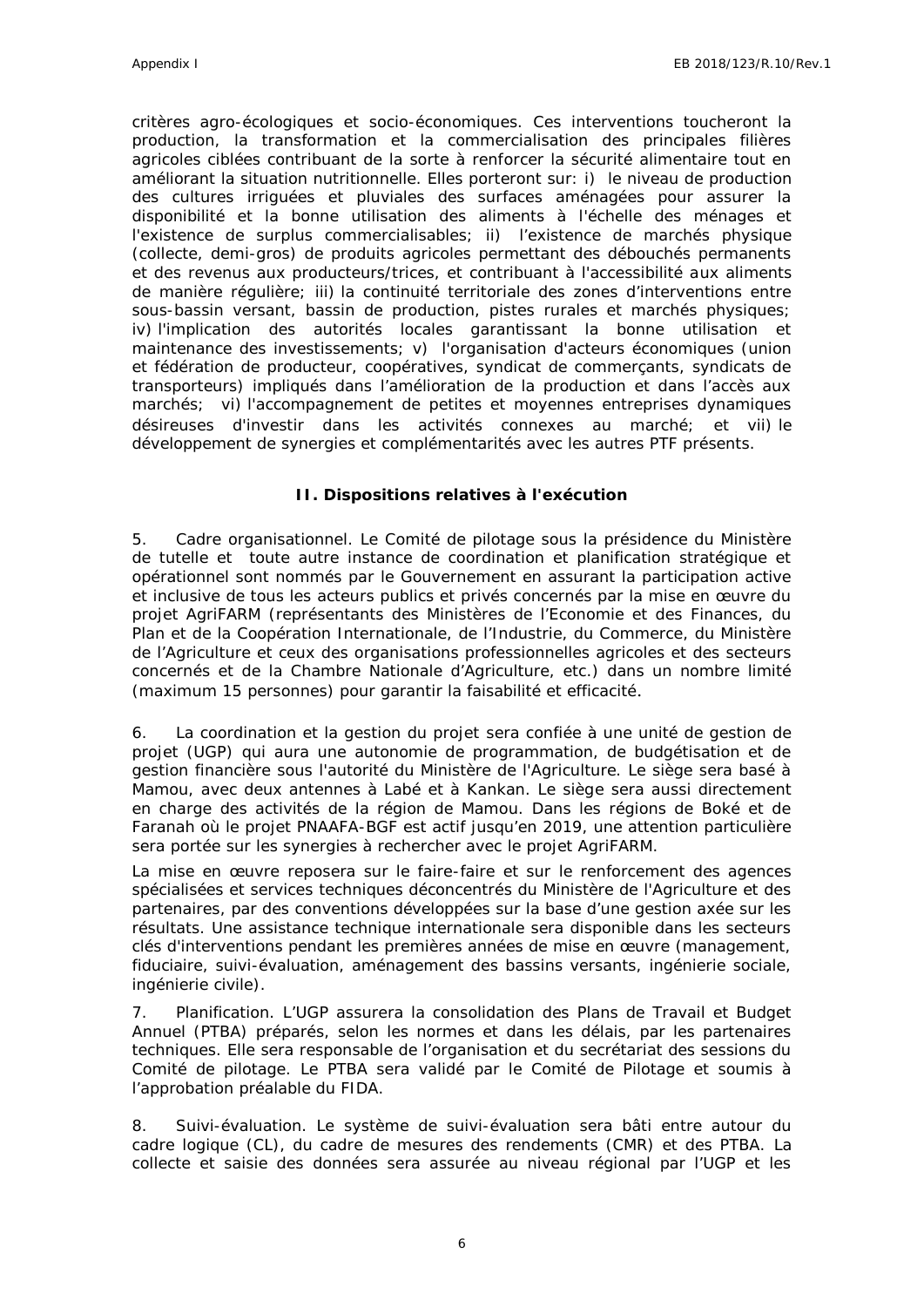opérateurs/partenaires d'exécution avec une implication des principaux acteurs intervenant dans la mise en œuvre du projet (suivi-évaluation participatif) Une revue de mi-parcours sera organisée en début de troisième année pour évaluer l'avancement du projet et son impact. En fin de projet, l'évaluation finale sera

effectuée par le Gouvernement de Guinée pour former la base du rapport d'achèvement du projet.

9. *Apprentissage et gestion des savoirs.* La gestion des savoirs au sein du projet sera sous la responsabilité des deux coordinateurs adjoints, assisté du responsable suivi-évaluation (RSE) et des responsables thématiques. Elle visera à: i) accompagner le personnel impliqué dans l'exécution des activités du projet pour qu'ils documentent de manière systématique les connaissances accumulées au cours de la mise en œuvre; ii) organiser des rencontres de capitalisation avec les partenaires; et iii) archiver (physiquement ou électroniquement) de manière systématique les productions documentaires (rapports, études, termes de référence, notes, etc.) des différents partenaires du projet en faciliter l'exploitation par les experts au sein des équipes d'exécution du projet ou en dehors dans le cadre du partage des connaissances.

10. *Gestion financière.* Pour faciliter l'exécution du Projet, le gouvernement accordera une autonomie de gestion administrative et financière à l'UGP. Les fonds du Projet seront gérés selon les dispositions des accords de financement. Les procédures de gestion administrative et financière seront détaillées dans la lettre à l'emprunteur et dans le manuel des procédures administratives, comptables et financières du projet. Les procédures de contrôle interne, selon les meilleures pratiques, sont détaillées dans le manuel de procédures administratives et financières.

11. *Passation de marchés.* Pour la conduite des opérations de passation de marchés, un Responsable Passation de Marchés (RPM) sera mis en place au niveau de l'UGP, directement rattaché au Coordonnateur. Le RPM sera responsable de la conduite des marchés relatifs aux investissements prévus par le projet.

12. *La supervision* du projet sera réalisée directement par le FIDA, conjointement avec le Gouvernement de Guinée. Les missions de supervision porteront une attention particulière sur le suivi de la mise en œuvre de manière qualitative et quantitative, l'atteinte des résultats, des effets et de l'impact, et l'efficacité des acquis institutionnels et techniques qui seront consolidés et répliqués à grande échelle. En plus des missions de suivi et de supervision conjointe FIDA/Gouvernement guinéen, la partie guinéenne pourrait réaliser deux missions de terrain pour s'enquérir de l'état d'avancement physique et financier du projet.

13. *Phasage.* Le projet sera mis en œuvre sur une période de six ans en deux phases de trois ans. Une revue à mi-parcours sera effectuée à la fin de la troisième année du projet. Ce phasage se fera par unité territoriale de développement économique conformément à l'approche du projet.

14. *Démarrage rapide*. Le document de formulation du projet est développé selon un format pilote qui inclut déjà les projets des manuels d'opérations et de procédures; plan de travail et budget des 18 premiers mois et plan des passations des marchés en vue d'assurer son démarrage rapide. Le Gouvernement et le FIDA ont approuvé la mise en place d'une équipe de démarrage par intérim devant lancer les premières activités et études. Une feuille de route a été détaillée dans le Document de conception du projet (DCP).

15. *Durabilité.* D'un point de vue technique les activités des composantes 1 et 2, reposent sur une ingénierie sociale qui lie chaque intervention, de la parcelle en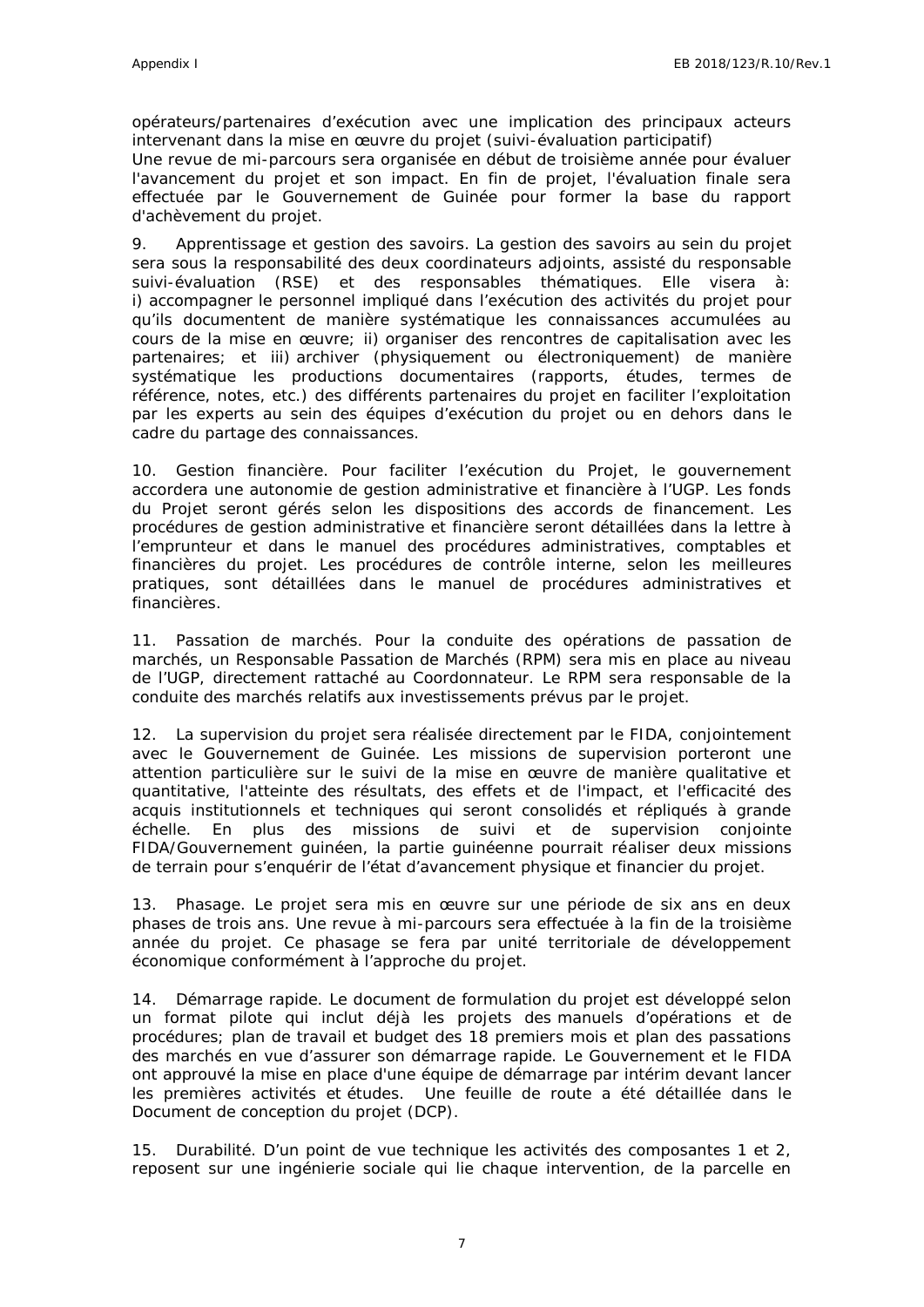bas-fond au sous-bassin versant, à ses usagers à travers des comités de gestion et des associations aux compétences reconnues au niveau des communes. Sur le plan socio-économique, les interventions sont liées à des améliorations de revenus des productrices et producteurs, grâce à l'augmentation et la valorisation des productions agricoles en lien avec les opportunités de marché. Sur le plan de la maintenance des infrastructures économiques, le projet, par la sous-composante "Dispositifs de gestion et maintenance des infrastructures", vise l'intégration des infrastructures dans une dynamique sociale localement enracinée et économiquement viable. L'intervention se fera selon continuité territoriale et économique qui permettra de rassembler les acteurs autour d'une dynamique de développement local. Les dispositifs de gestion des infrastructures commerciales, par leur essence (structures autonomes privées rentables) permettront quant à eux: i) d'entretenir les infrastructures à moyen et long terme; ii) d'assurer une qualité et une durabilité des services rendus, indépendamment des aléas politiques et institutionnels. Les dispositifs de maintenance des pistes rurales permettront un maintien fonctionnel des pistes en toute saison, contribuant au désenclavement durable des territoires et à leur dynamisation comme centres de production et d'échange de produits agricoles.

16. *Harmonisation.* Le projet favorisera l'adoption d'une approche de mise à l'échelle en tenant compte des meilleures pratiques et des résultats positifs réalisés par le FIDA, le Gouvernement et les autres partenaires en Guinée et dans la sousrégion. Les moteurs de cette approche de mise à l'échelle sont: i) au niveau national, le dialogue politique du Gouvernement dans le secteur agricole, à travers la participation du FIDA dans le dialogue politique de mise en œuvre du PNDES, de la PNDA et le PNIASAN; et ii) au niveau sous régional, les initiatives et programmes pilotées dans le cadre de l'ECOWAP/PDDAA. Les Organisations des Producteurs Agricoles seront parties intégrantes de cette mise à l'échelle comme source et diffuseur d'information et d'expérience.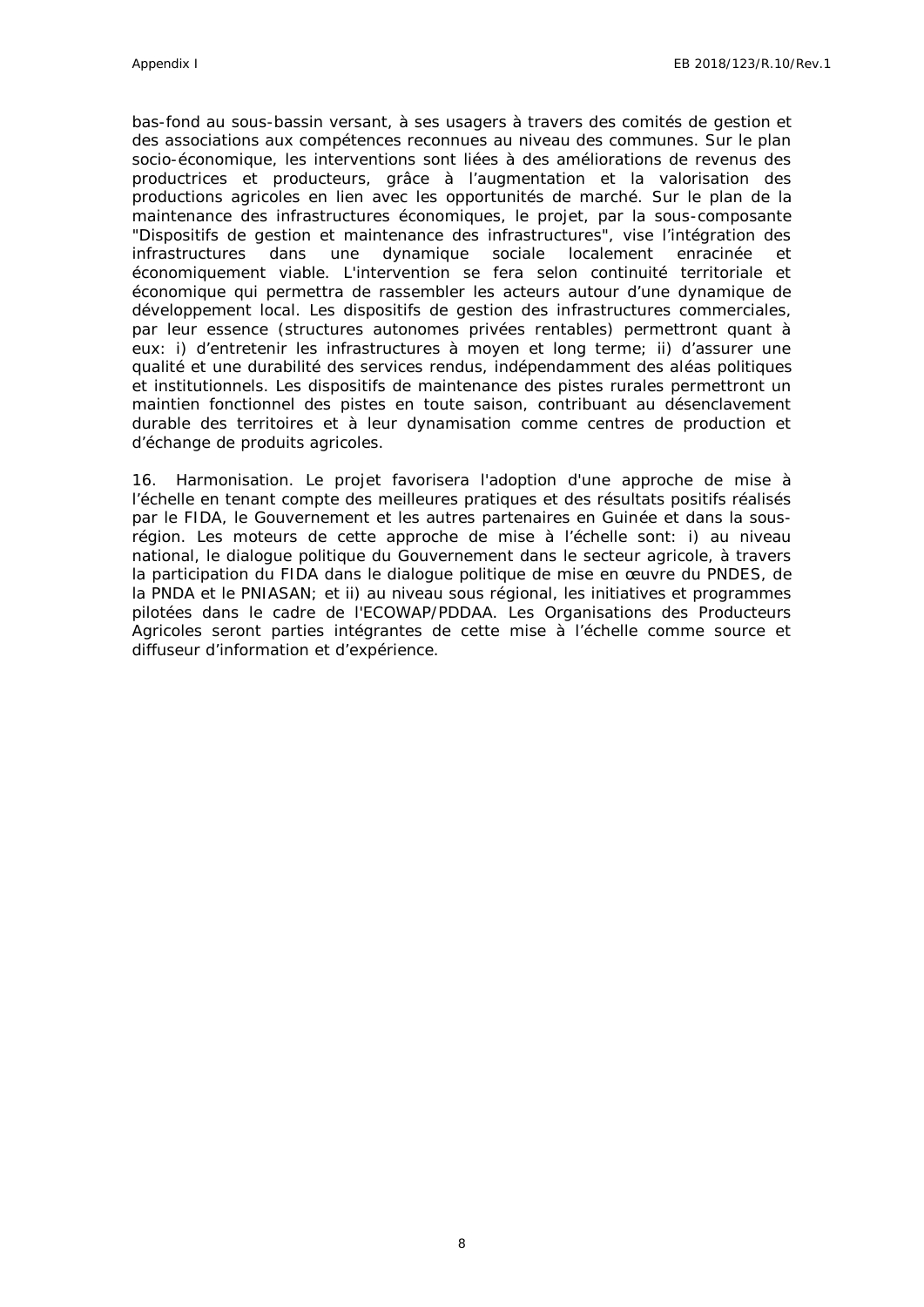#### **Annexe 2**

#### *Tableau d'affectation des fonds*

1. *Affectation du produit du prêt et du don.* a) Le tableau ci-dessous indique les catégories de dépenses admissibles à un financement sur le produit du prêt et du don ainsi que le montant du prêt et du don affecté à chaque catégorie et la répartition en pourcentage des dépenses à financer pour chacun des postes des différentes catégories:

| Catégories                      | Montant alloué<br>au titre du Prêt<br>(exprimé<br>en USD) | Montant alloué<br>au titre du Don<br>(exprimé<br>en USD) | Pourcentage des<br>dépenses autorisées<br>à financer  |
|---------------------------------|-----------------------------------------------------------|----------------------------------------------------------|-------------------------------------------------------|
| Travaux                         | 8 375 000                                                 | 5 355 000                                                | 100% hors contribution<br>OFID, FBSA et hors<br>Taxes |
| Équipement et<br>П.<br>Matériel | 520 000                                                   | 135 000                                                  | 100% hors contribution<br>FBSA et hors Taxes          |
| III. Consultations              | 2 490 000                                                 | 2 985 000                                                | 100% hors contribution<br>FBSA et hors Taxes          |
| IV. Subventions et dons         | 1 420 000                                                 | 3 735 000                                                | 100% hors contribution<br>FBSA et bénéficiaires       |
| Salaires et<br>V.<br>indemnités | 1 100 000                                                 | 1 695 000                                                | 100% hors contribution<br>FBSA                        |
| Non alloué                      | 1 545 000                                                 | 1 545 000                                                |                                                       |
| TOTAL                           | 15 450 000                                                | 15 450 000                                               |                                                       |

- b) Les termes utilisés dans le tableau ci-dessus se définissent comme suit:
	- i) La catégorie de Travaux relatives à la catégorie I incluent également les dépenses liées au Génie Rural.
	- ii) Les dépenses d'Équipement et Matériel relatives à la catégorie II incluent également les dépenses liées aux Véhicules.
	- iii) Les dépenses de Consultations de la catégorie III incluent les dépenses liées à l'achat de biens, services et intrants ainsi que les dépenses liées aux formations et aux ateliers.
	- iv) Le dépenses de Salaires et indemnités de la catégorie V incluent également les dépenses liées aux coûts de fonctionnement.

2. *Coûts de démarrage*. Les retraits effectués afin de couvrir les coûts de démarrage afférents aux catégories I Tavaux, III Consultations et V Salaires et indemnités encourus avant la satisfaction des conditions générales préalables aux retraits ne doivent pas dépasser un montant total équivalant à 400 000 USD.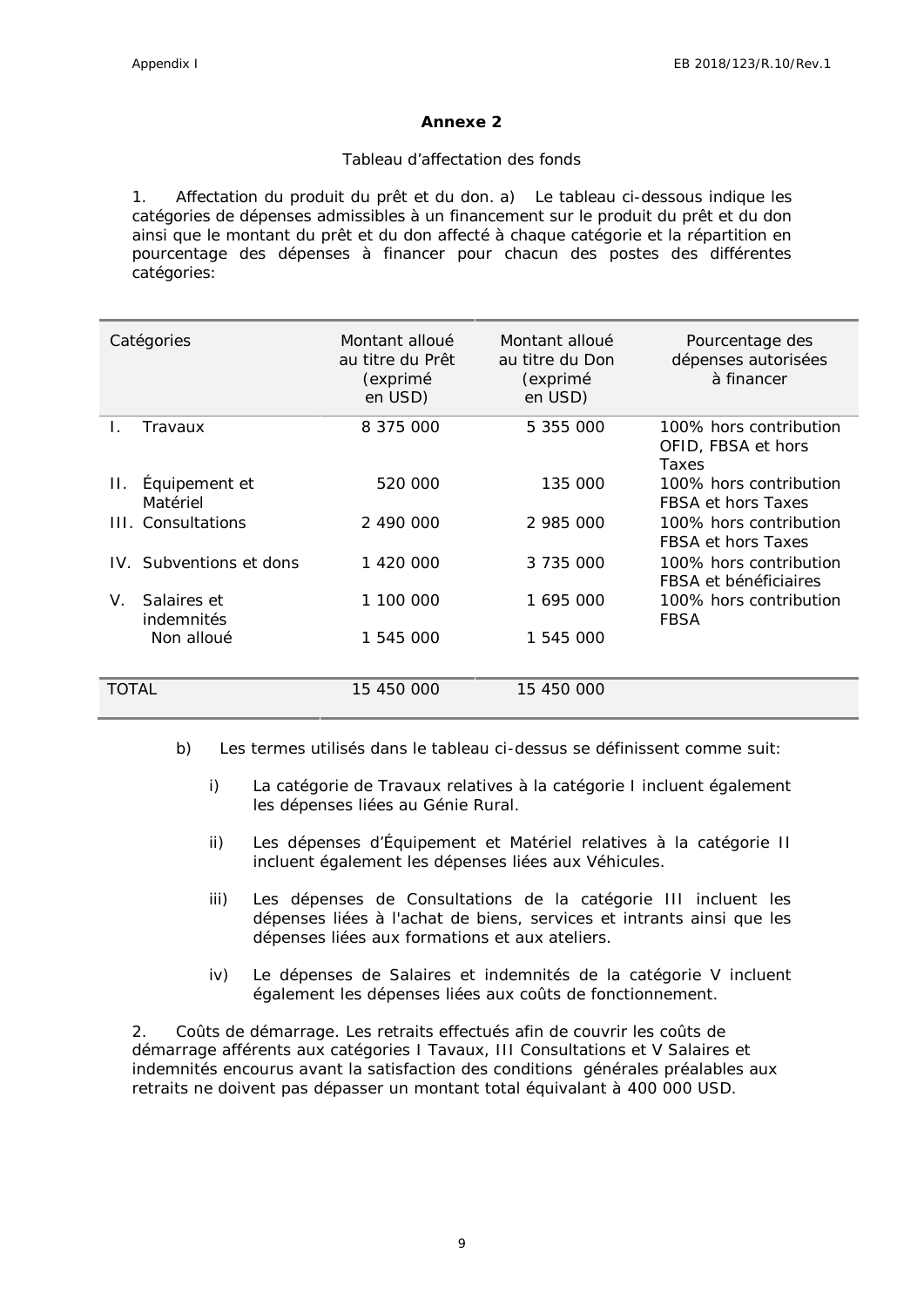#### **Annexe 3**

#### *Clauses particulières*

Conformément aux dispositions de la section 12.01 a) xxiii) des Conditions générales, le Fonds peut suspendre, en totalité ou en partie, le droit de l'Emprunteur/Bénéficiaire de solliciter des retraits du compte du prêt et du compte du don si l'Emprunteur/Bénéficiaire n'a pas respecté l'une quelconque des clauses énoncées ci-dessous, et si le FIDA a établi que ladite défaillance a eu, ou risque d'avoir, un effet préjudiciable important sur le projet:

Le recrutement des cadres de l'UGP et de ses antennes suivra un processus compétitif et ouvert. A compétence égale, les candidatures des jeunes et des femmes cadres seront priorisées. Sous la supervision du BSD et du bureau pays du FIDA, la gestion de ce processus de recrutement sera confiée à un cabinet de ressources humaines indépendant ayant des expériences confirmées en recrutement de cadres. Sa sélection se fera de commun accord entre le Ministère en charge de l'Agriculture et le FIDA.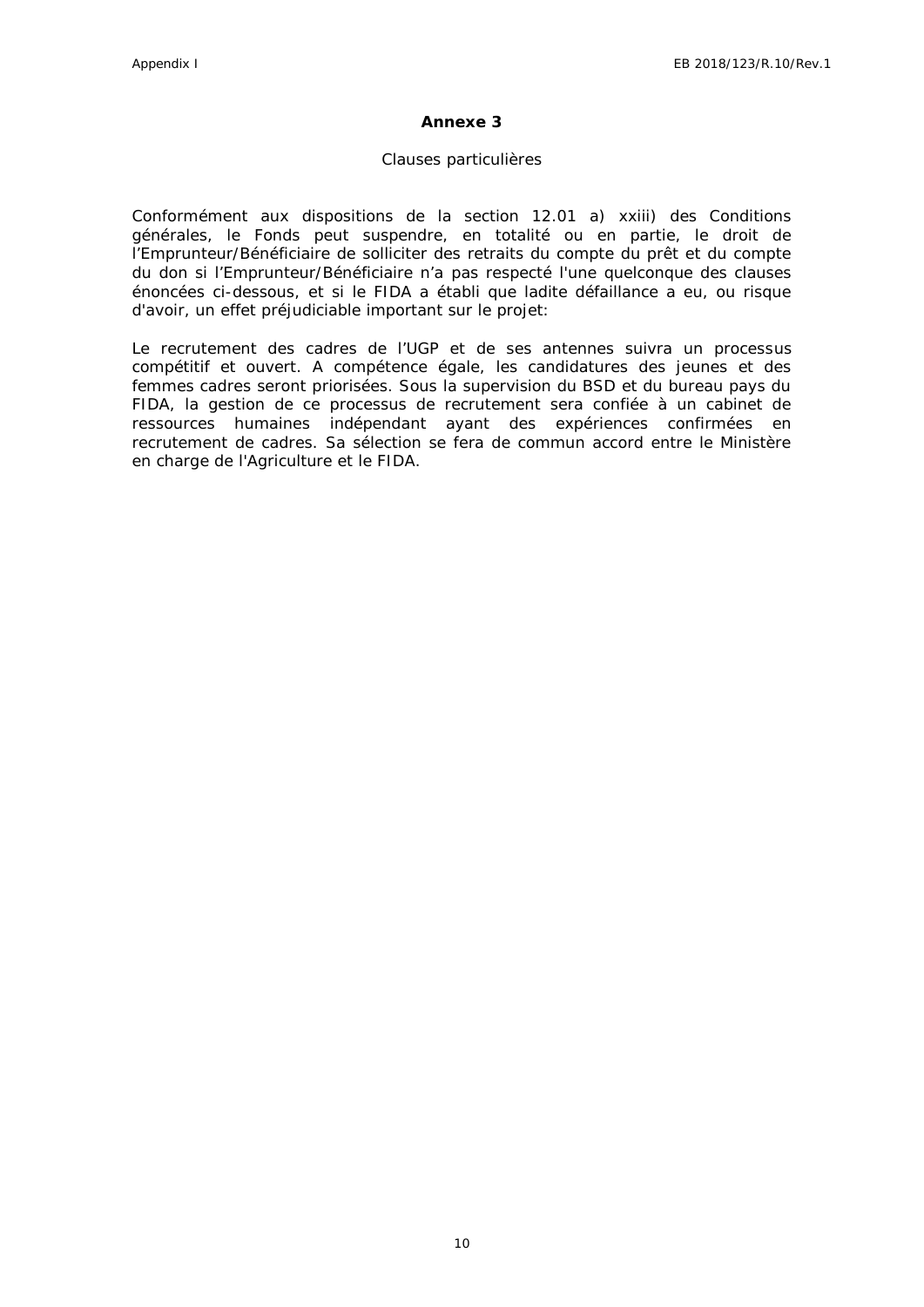# **Cadre logique**

|                                                                                                                                                                                                                               | Indicateurs clés de vérification                                                                                                                                                |            |                 |        |                                             | Moyens de vérification                   |                     |                                                                          |
|-------------------------------------------------------------------------------------------------------------------------------------------------------------------------------------------------------------------------------|---------------------------------------------------------------------------------------------------------------------------------------------------------------------------------|------------|-----------------|--------|---------------------------------------------|------------------------------------------|---------------------|--------------------------------------------------------------------------|
| Hiérarchie des résultats                                                                                                                                                                                                      | <b>Nom</b>                                                                                                                                                                      | Référence  | Mi-<br>parcours | Fin    | <b>Source</b>                               | Fréquence                                | Responsabilité      | Hypothèses                                                               |
| Objectif global: Contribuer à améliorer de<br>manière durable la sécurité alimentaire et la<br>situation nutritionnelle et les capacités de                                                                                   | 1. Incidence de la pauvreté dans les deux<br>régions d'intervention                                                                                                             | 67,5%      | 2.5             | 60%    | Enquêtes<br>SMART et                        | Année 6                                  | Gouvernement        | Stabilité socio-politique<br>Cadre national<br>règlementaire,            |
| résilience aux crises des ménages ruraux des<br>régions de Haute et de Moyenne Guinée                                                                                                                                         | 2. Nombre des groupes alimentaires moyens<br>consommés par la femme et l'enfant                                                                                                 | $1.7^{17}$ |                 | 4      | <b>MICS</b>                                 |                                          | <b>FIDA</b>         | stratégique et<br>institutionnel favorable                               |
| Objectif de développement:<br>Accroître durablement les revenus des<br>exploitations agricoles familiales, leur                                                                                                               | 3. Nombre de personnes recevant des<br>services promus ou soutenus par le Projet<br>$(1)^{*181920}$ =                                                                           | 0          | 30 000          | 65 000 | <b>SSE</b><br>Projet                        | Semestrielle                             | UGP & BSD           | Equité dans l'utilisation<br>des ressources et la<br>répartition des     |
| résilience aux chocs extérieurs, dont les<br>changements climatiques, ainsi que leur<br>accès physique aux marchés locaux, urbains<br>et régionaux, dans les 15 préfectures ciblées<br>des régions de Haute et Moyenne Guinée | 4. Nombre de producteurs/trices déclarant<br>avoir augmenté leurs revenus d'au moins<br>30% (de la marge nette de leurs activités<br>agricoles) = $2^2$                         | 0          | 15 000          | 50 000 | Enquête<br>annuelle<br>sur les<br>résultats | Années<br>2,3,4,5,6                      | UGP & BSD           | bénéfices au niveau<br>des ménages<br>Bonne capacité de mise<br>en œuvre |
| Effet 1:<br>Les agriculteurs familiaux, femmes et jeunes<br>inclus augmentent leurs productions et leurs                                                                                                                      | 5. Pourcentage de personnes/ménages<br>faisant état d'une augmentation de la<br>production $(1.2.4)^*$ =                                                                        | 0%         | 40%             | 80%    |                                             | Annuelle,<br>EAR à partir                |                     | Les variabilités                                                         |
| capacités d'adaptation aux chocs externes,<br>notamment climatiques, de manière durable                                                                                                                                       | 6. Pourcentage de personnes/ménages<br>faisant état de l'adoption de technologies et<br>de pratiques écologiquement viables et<br>résilientes face au climat $(3.2.2)^* =^{22}$ | 0%         | 40%             | 80%    | EAR                                         | de l'année<br>précédant la<br><b>RMP</b> | UGP, BSD &<br>ANASA | climatiques ne sont pas<br>extrêmes                                      |

<sup>&</sup>lt;sup>17</sup> Basé sur la Score de Diversité Alimentaire Femme et Enfant : Moyenne des MDD-W et MMD-C sur un nombre total de 6 (Minimum Dietary Diversity Score for women, MDD W, Minimum<br>Dietary Diversity Score for children, MDD C)

<sup>&</sup>lt;sup>18</sup> (\*) Indicateur de base du SMRO (Système de Mesure des Résultats Opérationnels)<br><sup>19</sup> Les personnes recevant des appuis du projet sont considérées comme ayant amélioré leur résilience au changement climatique car elle b du Projet : i) mise en œuvre de pratiques agricoles permettant de réduire l'impact des aléas climatiques sur le système productif (stress hydrique, inondation); ii) aménagements (petite irrigation, etc.) permettant de sécuriser l'accès physique et en quantité du ménage à l'eau agricole; iii) infrastructures (marchés, pistes, stockage, etc.) conçues ou localisées en prenant en<br>compte les risques climatique

<sup>20</sup> De cet indicateur de portée sont déduits : (i) le nombre correspondant de ménages touchés (1a), estimé équivalent à l'indicateur 1 pour l'instant puisqu'il est qu'il est supposé qu'il n'y ait pas un taux significatif de ménages doublement bénéficiaires, notamment sur la composante 2; (ii) le nombre total correspondant de membres des ménages, avec une estimation de sept<br>personnes /ménage dans les deux régions du

<sup>(=)</sup> Indicateurs à désagréger par genre: homme adulte (HA). Femme adulte (FA) Jeune Homme (JH) et Jeune Femme (JF) avec un ciblage transversal d'au moins 30% de Femmes et 40% de Jeunes (70% JH + 30% JF); Tous les indicateurs faisant référence à des groupes/groupements devront également comptabiliser le nombre de leurs membres par sexe, et le<br>nombre de groupes/groupements comptant des femmes

 $\frac{22}{1}$ il est estimé que 20% des producteurs/trices formés qui pour diverses raisons (migrations, décès, maladies...) ne seront plus actifs.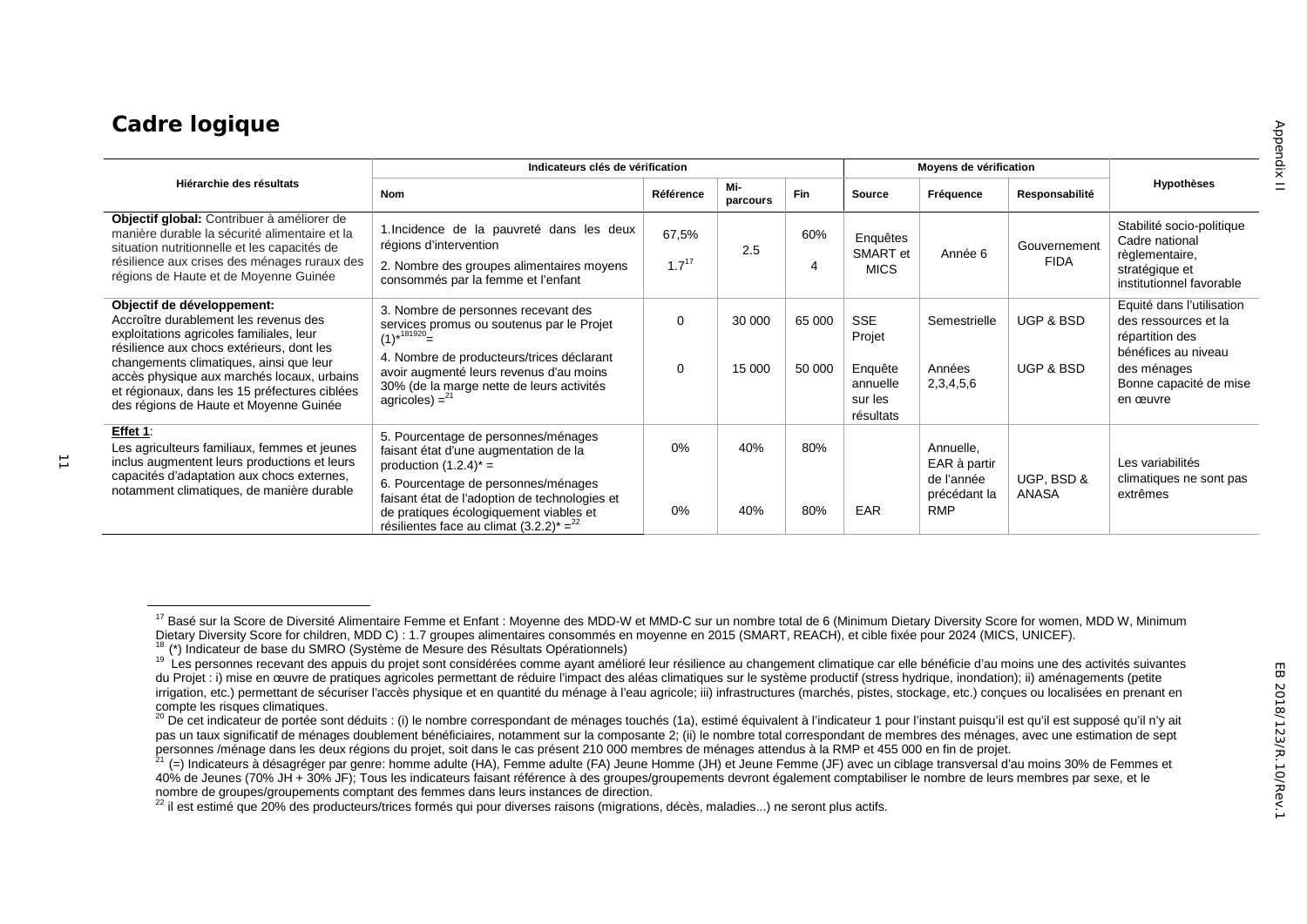|                                                                                                                                                                                               | Indicateurs clés de vérification                                                                                                                                                                                                 |                            |                   |                   |                                            | Moyens de vérification                                                |                               |                                                                                                                                    |
|-----------------------------------------------------------------------------------------------------------------------------------------------------------------------------------------------|----------------------------------------------------------------------------------------------------------------------------------------------------------------------------------------------------------------------------------|----------------------------|-------------------|-------------------|--------------------------------------------|-----------------------------------------------------------------------|-------------------------------|------------------------------------------------------------------------------------------------------------------------------------|
| Hiérarchie des résultats                                                                                                                                                                      | <b>Nom</b>                                                                                                                                                                                                                       | Référence                  | Mi-<br>parcours   | Fin               | <b>Source</b>                              | Fréquence                                                             | Responsabilité                | <b>Hypothèses</b>                                                                                                                  |
| Produit 1.1:<br>Des aménagements hydro-agricoles sont<br>construits/remis en état et sont gérés ainsi<br>que leur bassin versants de façon durable et<br>adaptée aux changements climatiques. | 7. Nombre d'hectares de terres agricoles<br>bénéficiant d'infrastructures de maitrise de<br>l'eau construites ou remises en état (1.1.2)*<br>8. Nombre d'hectares de bassins versants<br>aménagés de manière durable (3.1.4)*    | $\mathbf 0$<br>$\mathbf 0$ | 2 9 4 0<br>17 740 | 6 0 0 0<br>37 000 | SSE du<br>Projet,<br>Enquête<br>spécifique | Semestrielle                                                          | UGP, IRAG &<br><b>ANPROCA</b> | Bonne estimation de<br>coûts des<br>aménagements                                                                                   |
| Produit 1.2:<br>Des techniques culturales améliorées,<br>d'agriculture intelligente face au climat<br>(Climate Smart Agriculture), sont diffusées<br>pour augmenter les rendements.           | 9. Nombre de personnes formées aux<br>pratiques et/ou technologies de production<br>intelligentes face au climat (1.1.4)*                                                                                                        | $\mathbf 0$                | 12 400            | 30 000            | EAR, SSE<br>du Projet                      | Annuelle,<br>EAR à partir<br>de l'année<br>précédant la<br><b>RMP</b> | UGP, BSD &<br><b>BTGR</b>     | Capacités techniques et<br>des prestataires des<br>services                                                                        |
| Produit 1.3:<br>Les capacités des organisations de base à<br>rendre des services sont développées et/ou<br>renforcées.                                                                        | 10. Nombre d'associations à la base<br>(organisations de producteurs ruraux<br>appuyées et AUE) appuyées (2.1.3)*                                                                                                                | $\mathbf 0$                | 35                | 75                | EAR,<br>enquête<br>spécifique<br>OP, SSE   | Semestrielle                                                          | <b>UGP &amp; BSD</b>          | Intégration et<br>participation effective<br>des exploitations<br>familiales dans les<br>organisations de<br>producteurs agricoles |
| Produit 1.4<br>Les capacités des ménages sont renforcées<br>pour améliorer leur situation nutritionnelle                                                                                      | 11. Nombre de personnes ayant bénéficié de<br>séances d'éducation nutritionnelle,<br>sensibilisation et de kits de production<br>agricole, pour améliorer leur situation<br>nutritionnelle $(1.1.8)^*$ =                         | $\mathbf 0$                | 30 000            | 65 000            | SSE du<br>Projet                           | Semestrielle                                                          | <b>UGP &amp; BSD</b>          | Absence de crise<br>sanitaire aigües                                                                                               |
| <b>Effet 2</b> Les producteurs/rices agricoles<br>commercialisent mieux leurs excédents de<br>productions agricoles                                                                           | 12. Nombre de personnes faisant état d'une<br>amélioration de leur accès physique aux<br>marchés ainsi qu'aux installations de<br>transformation et de stockage $(2.2.6)^* =^{23}$<br>13. Pourcentage d'augmentation des volumes | $\mathbf 0$                | 30 000            | 65 000            | SSE du<br>Projet,<br>Enquête<br>spécifique | EAR à partir<br>de l'année<br>précédant la<br><b>RMP</b>              | UGP, BSD &<br><b>ANASA</b>    | Absence de crise<br>climatique majeure                                                                                             |
|                                                                                                                                                                                               | de produits agricoles commercialisées dans<br>les zones projet                                                                                                                                                                   | 0%                         | 15%               | 30%               | ; EAR                                      |                                                                       |                               |                                                                                                                                    |
| Produit 2.1:<br>Les infrastructures économiques connectent<br>les zones de production aux marchés en<br>toutes saisons                                                                        | 14. Nombre de kilomètres de routes<br>construites, remises en état ou améliorées<br>$(2.1.5)^*$<br>15. Nombre d'installations de marché, de<br>transformation construites ou remises en état<br>$(2.1.6)^*$                      | $\mathbf 0$<br>$\mathbf 0$ | 395<br>11         | 600<br>21         | SSE du<br>Projet                           | Semestrielle<br>Annuelle                                              | <b>UGP &amp; BSD</b>          | Capacités renforcées<br>du secteur BTP (Bureau<br>d'études et PME)                                                                 |

 $^{23}$  Sur la base des 65 000 bénéficiaires totaux de la composante 2.